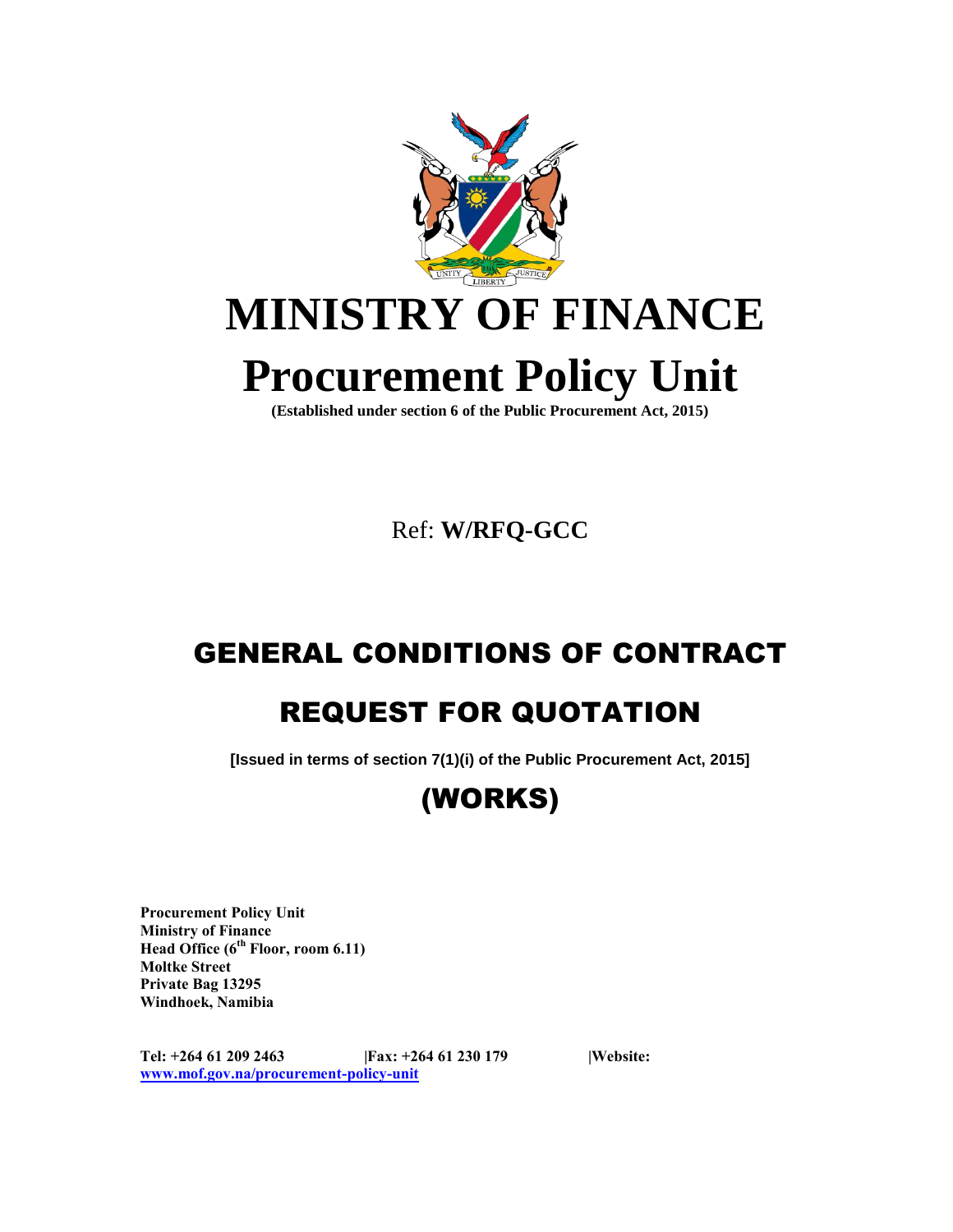## **General Conditions of Contract**

### Table of Clauses

| 1.  |                                                              |  |
|-----|--------------------------------------------------------------|--|
| 2.  |                                                              |  |
| 3.  |                                                              |  |
| 4.  |                                                              |  |
| 5.  |                                                              |  |
| 6.  |                                                              |  |
| 7.  |                                                              |  |
| 8.  |                                                              |  |
| 9.  |                                                              |  |
| 10. |                                                              |  |
| 11. |                                                              |  |
| 12. |                                                              |  |
| 13. |                                                              |  |
| 14. |                                                              |  |
| 15. |                                                              |  |
| 16. | The Works to Be Completed by the Intended Completion Date 10 |  |
| 17. |                                                              |  |
| 18. |                                                              |  |
| 19. |                                                              |  |
| 20. |                                                              |  |
| 21. |                                                              |  |
| 22. |                                                              |  |
| 23. |                                                              |  |
| 24. |                                                              |  |
|     |                                                              |  |
| 25. |                                                              |  |
| 26. |                                                              |  |
| 27. |                                                              |  |
| 28. |                                                              |  |
| 29. |                                                              |  |
| 30. |                                                              |  |
|     |                                                              |  |
|     |                                                              |  |
| 31. |                                                              |  |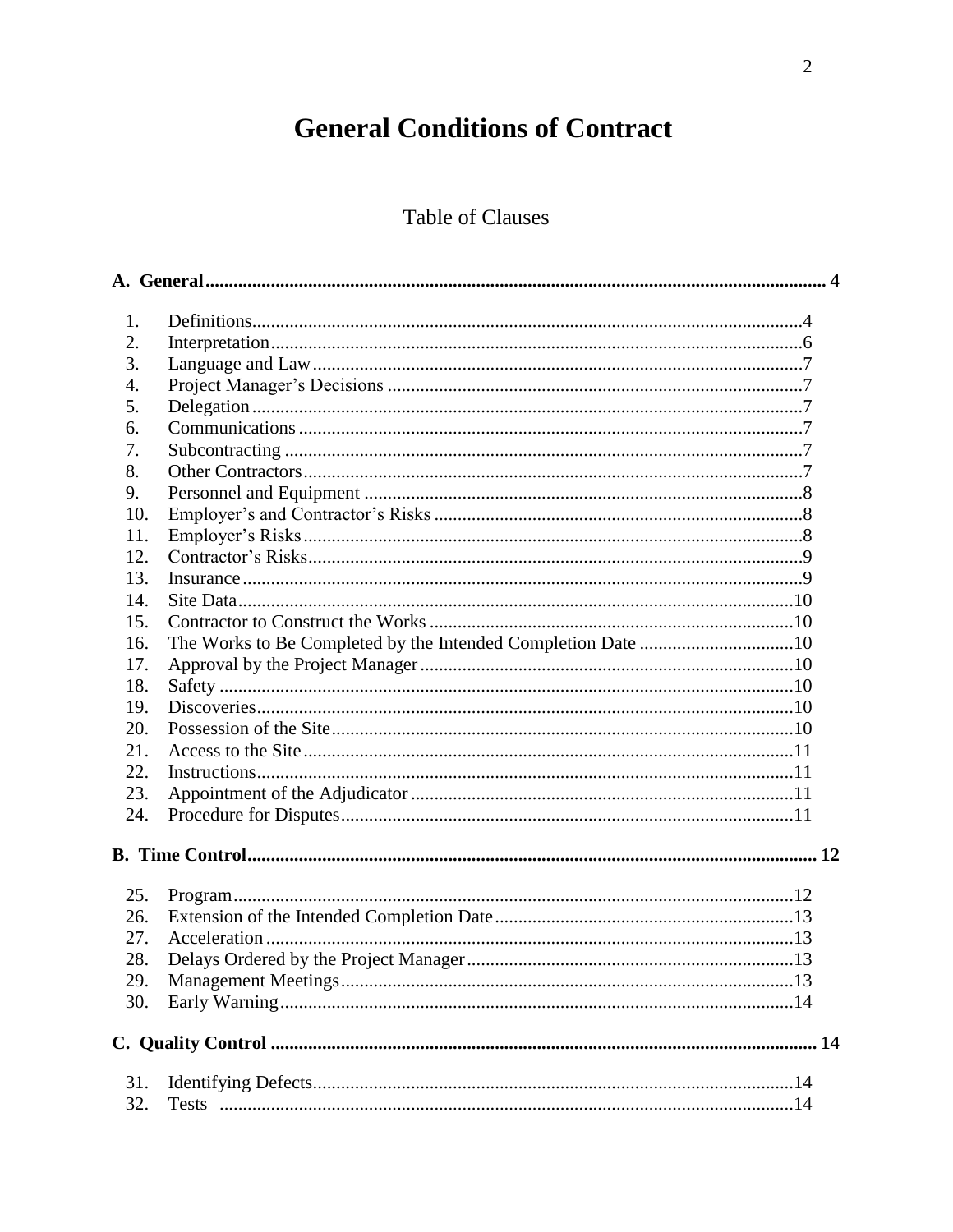| 33. |  |
|-----|--|
| 34. |  |
|     |  |
| 35. |  |
| 36. |  |
| 37. |  |
| 38. |  |
| 39. |  |
| 40. |  |
| 41. |  |
| 42. |  |
| 43. |  |
| 44. |  |
| 45. |  |
| 46. |  |
| 47. |  |
| 48. |  |
| 49. |  |
| 50. |  |
| 51. |  |
| 52. |  |
|     |  |
| 53. |  |
| 54. |  |
| 55. |  |
| 56. |  |
| 57. |  |
| 58. |  |
| 59. |  |
| 60. |  |
| 61. |  |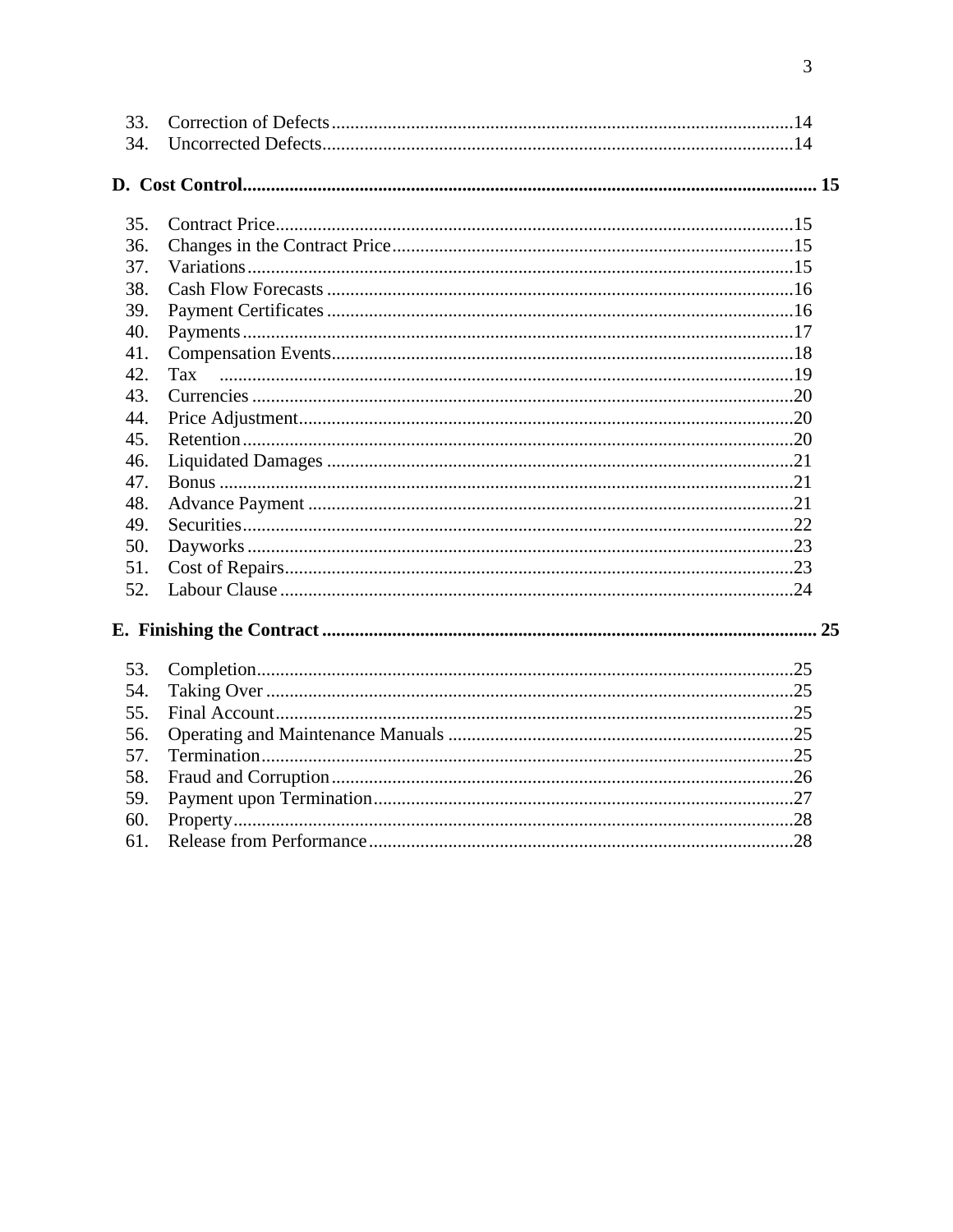### **General Conditions of Contract**

#### **A. General**

- **1. Definitions** 1.1 Boldface type is used to identify defined terms.
	- (a) The Accepted Contract Amount means the amount accepted in the Letter of Acceptance for the execution and completion of the Works and the remedying of any defects.
	- (b) The Activity Schedule is a schedule of the activities comprising the construction, installation, testing, and commissioning of the Works in a lump sum contract. It includes a lump sum price for each activity.
	- (c) The Adjudicator is the person appointed jointly by the Employer and the Contractor to resolve disputes in the first instance, as provided for in GCC 23.
	- (d) Bill of Quantities means the priced and completed Bill of Quantities forming part of the Bid.
	- (e) Compensation Events are those defined in GCC Clause 41 hereunder.
	- (f) The Completion Date is the date of completion of the Works as certified by the Project Manager, in accordance with GCC Sub-Clause 53.1.
	- (g) The Contract is the Contract between the Employer and the Contractor to execute, complete, and maintain the Works. It consists of the documents listed in GCC Sub-Clause 2.3 below.
	- (h) The Contractor is the party whose Bid to carry out the Works has been accepted by the Employer.
	- (i) The Contractor's Bid is the completed bidding document submitted by the Contractor to the Employer.
	- (j) The Contract Price is the Accepted Contract Amount stated in the Letter of Acceptance and thereafter as adjusted in accordance with the Contract.
	- (k) Days are calendar days; months are calendar months.
	- (l) Dayworks are varied work inputs subject to payment on a time basis for the Contractor's employees and Equipment, in addition to payments for associated Materials and Plant.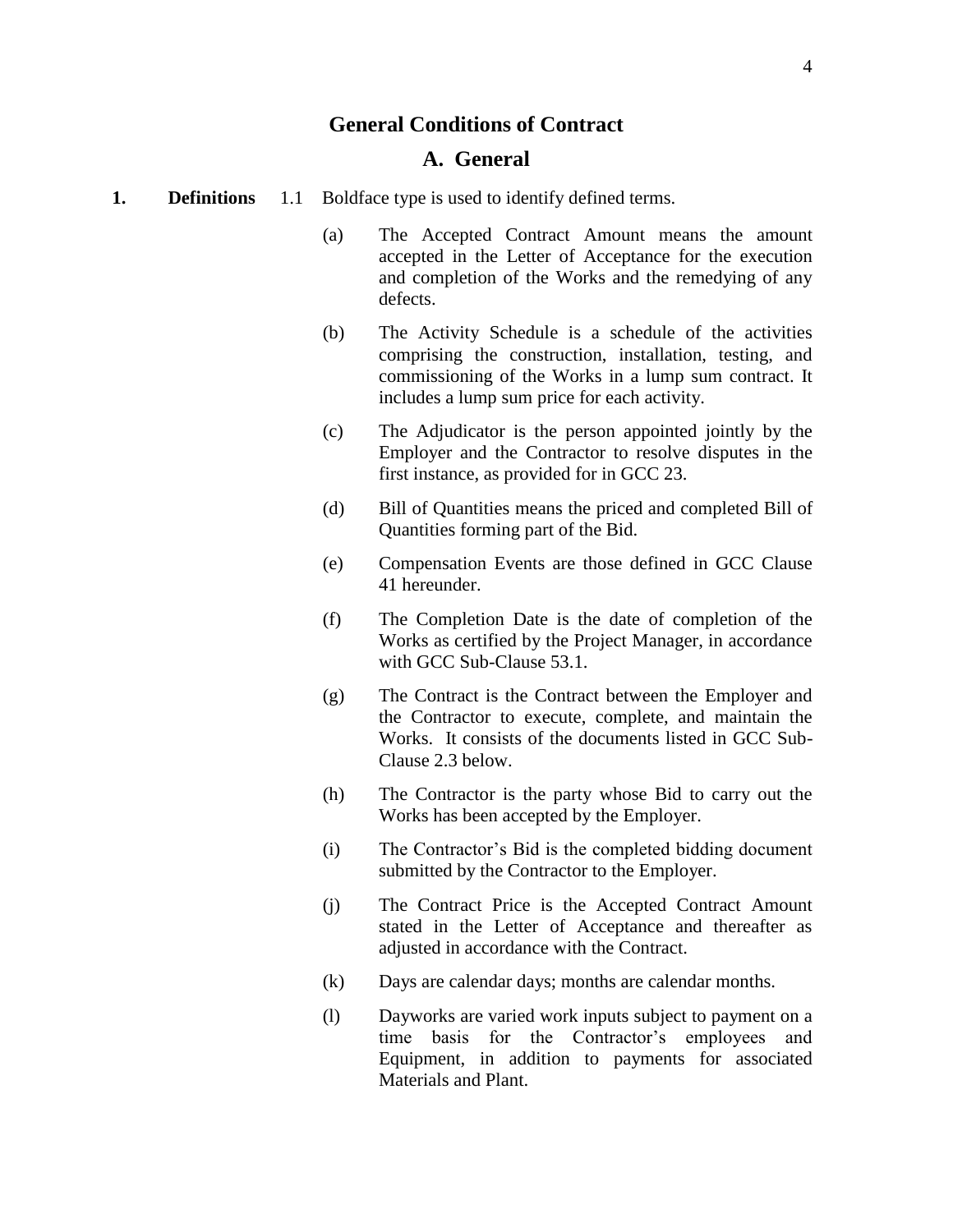- (n) The Defects Liability Certificate is the certificate issued by Project Manager upon correction of defects by the Contractor.
- (o) The Defects Liability Period is the period **named in the SCC** pursuant to Sub-Clause 33.1 and calculated from the Completion Date.
- (p) Adjudicator means the single person appointed under Clause 23.
- (q) Drawings means the drawings of the Works, as included in the Contract, and any additional and modified drawings issued by (or on behalf of) the Employer in accordance with the Contract, include calculations and other information provided or approved by the Project Manager for the execution of the Contract.
- (r) The Employer is the party who employs the Contractor to carry out the Works, **as specified in the SCC**.
- (s) Equipment is the Contractor's machinery and vehicles brought temporarily to the Site to construct the Works.
- (t) "In writing" or "written" means hand-written, typewritten, printed or electronically made, and resulting in a permanent record;
- (u) The Initial Contract Price is the Contract Price listed in the Employer's Letter of Acceptance.
- (v) The Intended Completion Date is the date on which it is intended that the Contractor shall complete the Works. The Intended Completion Date is **specified in the SCC**. The Intended Completion Date may be revised only by the Project Manager by issuing an extension of time or an acceleration order.
- (w) Materials are all supplies, including consumables, used by the Contractor for incorporation in the Works.
- (x) Plant is any integral part of the Works that shall have a mechanical, electrical, chemical, or biological function.
- (y) The Project Manager is the person **named in the SCC** (or any other competent person appointed by the Employer and notified to the Contractor, to act in replacement of the Project Manager) who is responsible for supervising the execution of the Works and administering the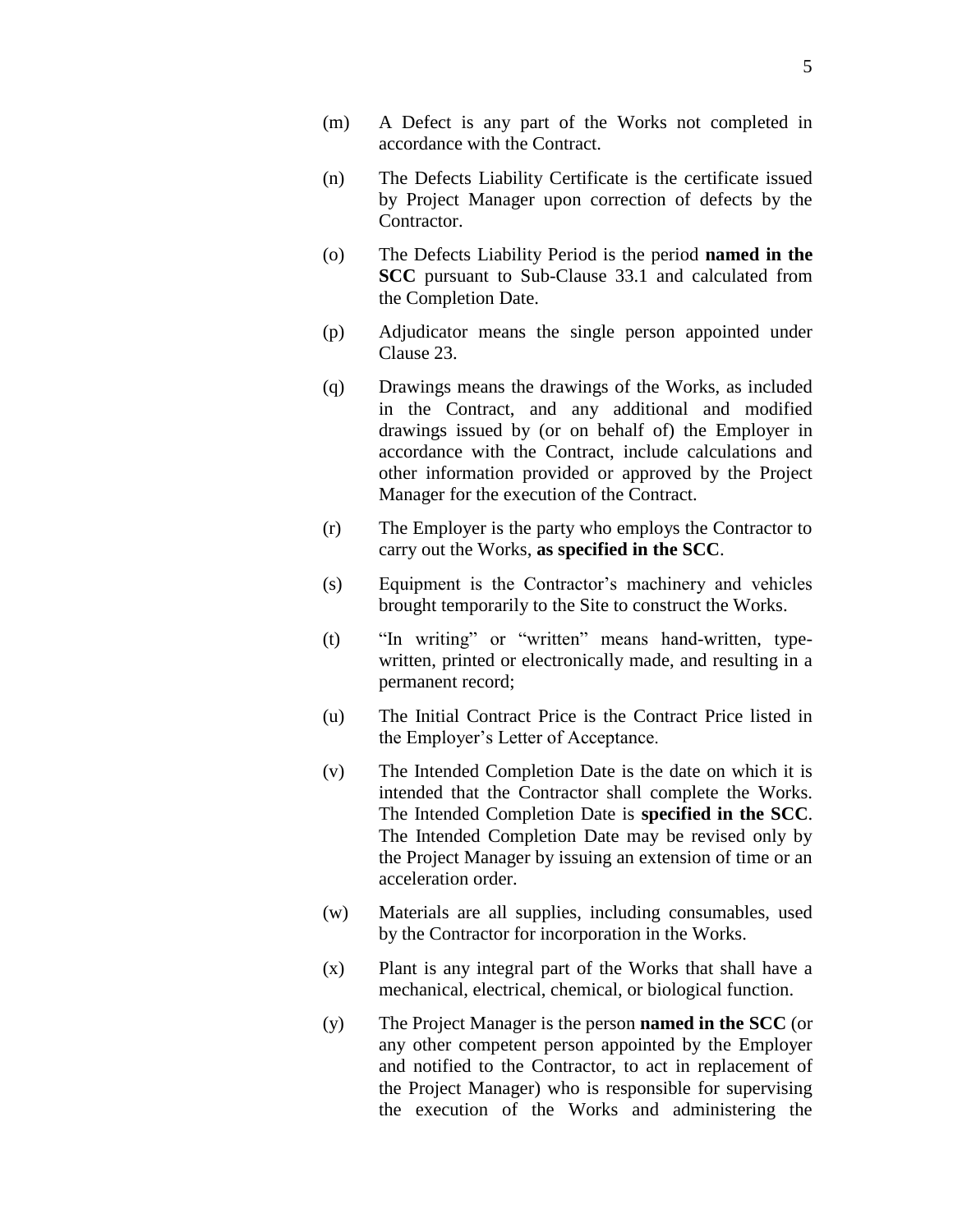Contract.

- (z) SCC means Special Conditions of Contract
- (aa) The Site is the area **defined as such in the SCC**.
- (bb) Site Investigation Reports are those that were included in the bidding documents and are factual and interpretative reports about the surface and subsurface conditions at the Site.
- (cc) Specification means the Specification of the Works included in the Contract and any modification or addition made or approved by the Project Manager.
- (dd) The Start Date is **given in the SCC**. It is the latest date when the Contractor shall commence execution of the Works. It does not necessarily coincide with any of the Site Possession Dates.
- (ee) A Subcontractor is a person or corporate body who has a Contract with the Contractor to carry out a part of the work in the Contract, which includes work on the Site.
- (ff) Temporary Works are works designed, constructed, installed, and removed by the Contractor that are needed for construction or installation of the Works.
- (gg) A Variation is an instruction given by the Project Manager which varies the Works.
- (hh) The Works are what the Contract requires the Contractor to construct, install, and turn over to the Employer, **as defined in the SCC**.
- **2. Interpretation** 2.1 In interpreting these GCC, words indicating one gender include all genders. Words indicating the singular also include the plural and words indicating the plural also include the singular. Headings have no significance. Words have their normal meaning under the language of the Contract unless specifically defined. The Project Manager shall provide instructions clarifying queries about these GCC.
	- 2.2 If sectional completion is **specified in the SCC**, references in the GCC to the Works, the Completion Date, and the Intended Completion Date apply to any Section of the Works (other than references to the Completion Date and Intended Completion Date for the whole of the Works).
	- 2.3 The documents forming the Contract shall be interpreted in the following order of priority: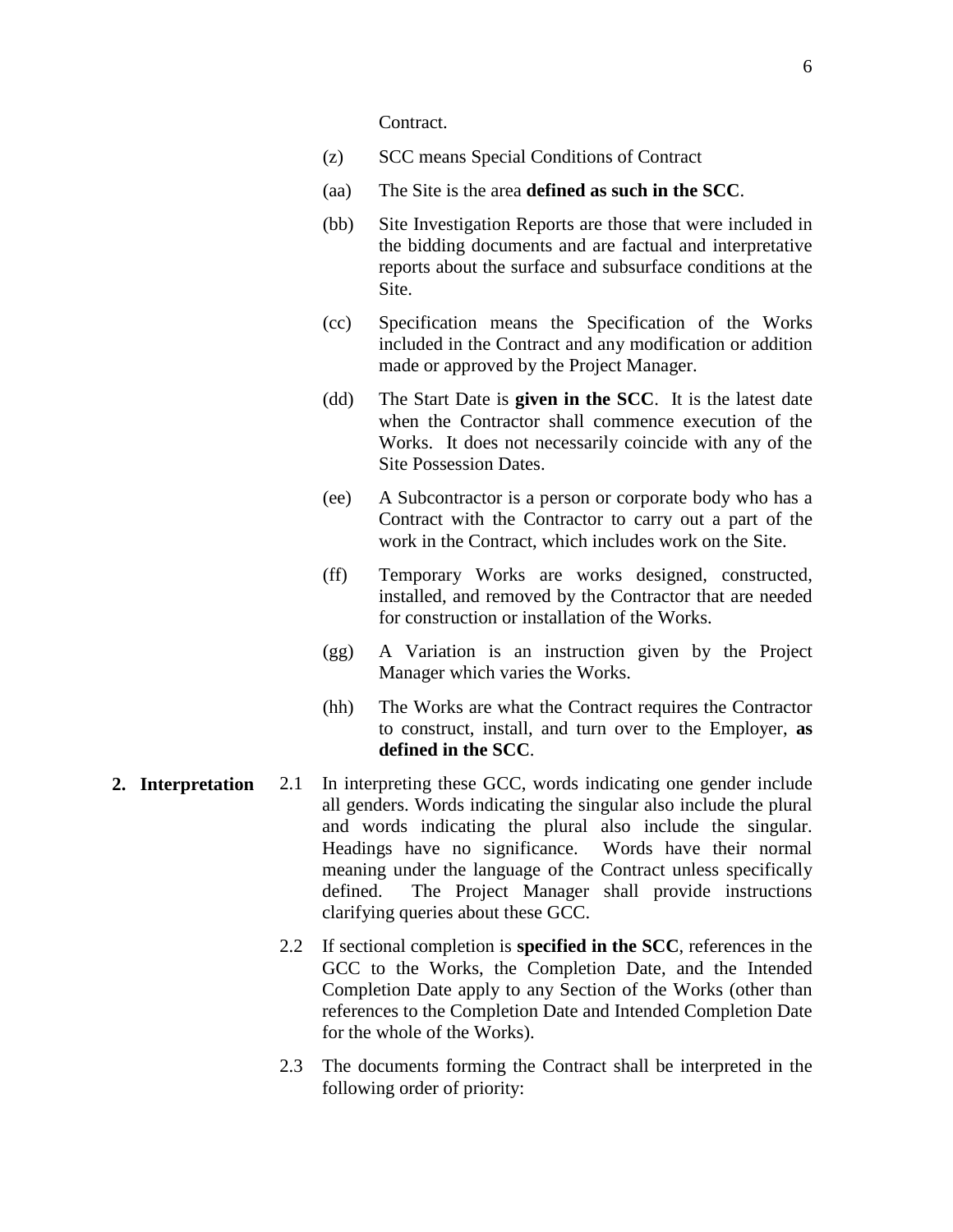- (a) Agreement,
- (b) Letter of Acceptance,
- (c) Contractor's Bid,
- (d) Particular Conditions of Contract,
- (e) General Conditions of Contract,
- (f) Specifications,
- (g) Drawings,
- (h) Bill of Quantities,  $\frac{1}{1}$  and
- (i) any other document **listed in the SCC** as forming part of the Contract.
- **3. Language and Law** 3.1 The language of the Contract and the law governing the Contract are **stated in the SCC**.
- **4. Project Manager's Decisions** 4.1 Except where otherwise specifically stated, the Project Manager shall decide contractual matters between the Employer and the Contractor in the role representing the Employer.
- **5. Delegation** 5.1 Otherwise specified in the SCC, the Project Manager may delegate any of his duties and responsibilities to other people, except to the Adjudicator, after notifying the Contractor, and may revoke any delegation after notifying the Contractor.
- **6. Communic ations** 6.1 Communications between parties that are referred to in the Conditions shall be effective only when in writing. A notice shall be effective only when it is delivered.
- **7. Subcontracting** 7.1 The Contractor may subcontract with the approval of the Project Manager, but may not assign the Contract without the approval of the Employer in writing. Subcontracting shall not alter the Contractor's obligations.
- **8. Other Contractors** 8.1 The Contractor shall cooperate and share the Site with other contractors, public authorities, utilities, and the Employer between the dates given in the Schedule of Other Contractors, as **referred to in the SCC.** The Contractor shall also provide facilities and services for them as described in the Schedule. The Employer may modify the Schedule of Other Contractors, and shall notify the Contractor of any such modification.

 $\overline{a}$ 

*<sup>1</sup> In lump sum contracts, delete "Bill of Quantities" and replace with "Activity Schedule."*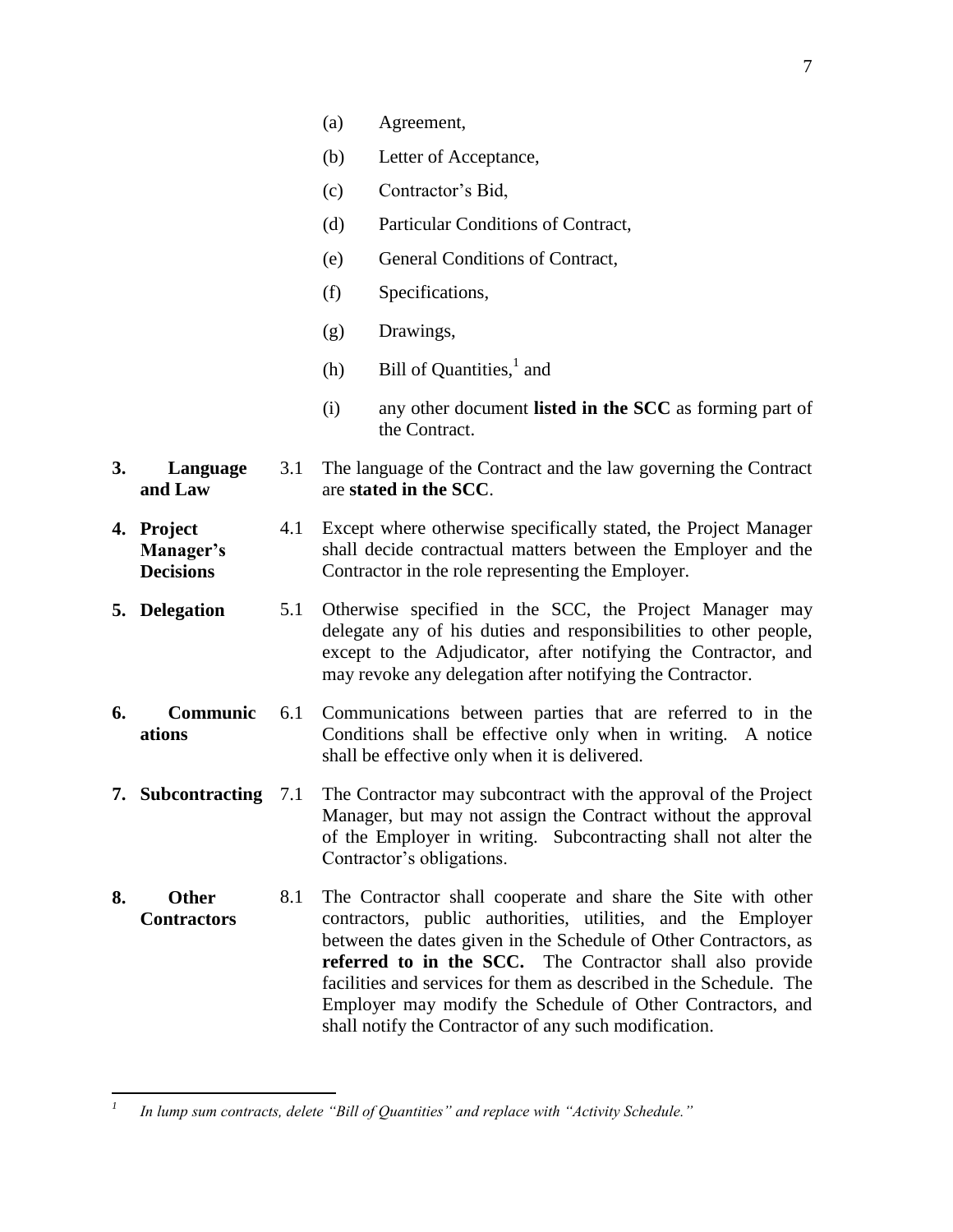- **9. Personnel and Equipment** 9.1 The Contractor shall employ the key personnel and use the equipment identified in its Bid, to carry out the Works or other personnel and equipment approved by the Project Manager. The Project Manager shall approve any proposed replacement of key personnel and equipment only if their relevant qualifications or characteristics are substantially equal to or better than those proposed in the Bid.
	- 9.2 If the Project Manager asks the Contractor to remove a person who is a member of the Contractor's staff or work force, stating the reasons, the Contractor shall ensure that the person leaves the Site within seven days and has no further connection with the work in the Contract.
- **10. Employer's and Contractor's**  10.1 The Employer carries the risks which this Contract states are Employer's risks, and the Contractor carries the risks which this Contract states are Contractor's risks.
	- 11.1 From the Start Date until the Defects Liability Certificate has been issued, the following are Employer's risks:
		- (a) The risk of personal injury, death, or loss of or damage to property (excluding the Works, Plant, Materials, and Equipment), which are due to
			- (i) use or occupation of the Site by the Works or for the purpose of the Works, which is the unavoidable result of the Works or
			- (ii) negligence, breach of statutory duty, or interference with any legal right by the Employer or by any person employed by or contracted to him except the Contractor.
		- (b) The risk of damage to the Works, Plant, Materials, and Equipment to the extent that it is due to a fault of the Employer or in the Employer's design, or due to war or radioactive contamination directly affecting the country where the Works are to be executed.
		- 11.2 From the Completion Date until the Defects Liability Certificate has been issued, the risk of loss of or damage to the Works, Plant, and Materials is an Employer's risk except loss or damage due to
			- (a) a Defect which existed on the Completion Date,
			- (b) an event occurring before the Completion Date, which was

**Risks**

**11. Employer's Risks**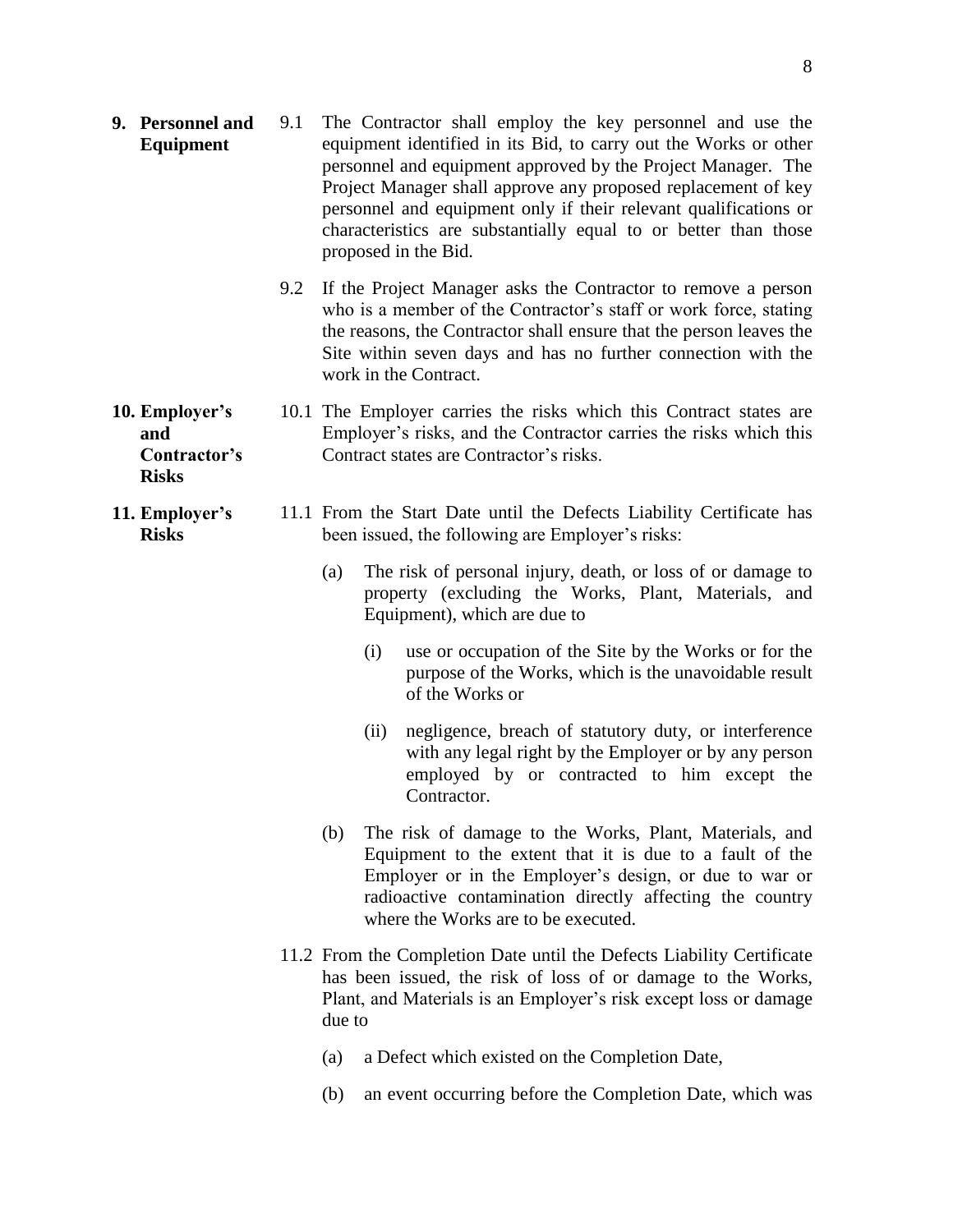not itself an Employer's risk, or

- (c) the activities of the Contractor on the Site after the Completion Date.
- **12. Contractor's Risks** 12.1 From the Starting Date until the Defects Liability Certificate has been issued, the risks of personal injury, death, and loss of or damage to property (including, without limitation, the Works, Plant, Materials, and Equipment) which are not Employer's risks are Contractor's risks.
- **13. Insurance** 13.1 The Contractor shall provide, in the joint names of the Employer and the Contractor, insurance cover from the Start Date to the end of the Defects Liability Period, in the amounts and deductibles **stated in the SCC** for the following events which are due to the Contractor's risks:
	- (a) loss of or damage to the Works, Plant, and Materials;
	- (b) loss of or damage to Equipment;
	- (c) loss of or damage to property (except the Works, Plant, Materials, and Equipment) in connection with the Contract; and
	- (d) personal injury or death.
	- 13.2 Policies and certificates for insurance shall be delivered by the Contractor to the Project Manager for the Project Manager's approval within 21 days after issue of letter of Acceptance. All such insurance shall provide for compensation to be payable in the types and proportions of currencies required to rectify the loss or damage incurred.
	- 13.3 If the Contractor does not provide any of the policies and certificates required, the Employer may effect the insurance which the Contractor should have provided and recover the premiums the Employer has paid from payments otherwise due to the Contractor or, if no payment is due, the payment of the premiums shall be a debt due.
	- 13.4 Alterations to the terms of an insurance shall not be made without the approval of the Project Manager.
	- 13.5 Both parties shall comply with any conditions of the insurance policies.
	- 13.6 The policies which are in the joint names of the Contractor and the Employer shall contain a clause to include a waiver of subrogation of the Contractor's rights to the insurance carrier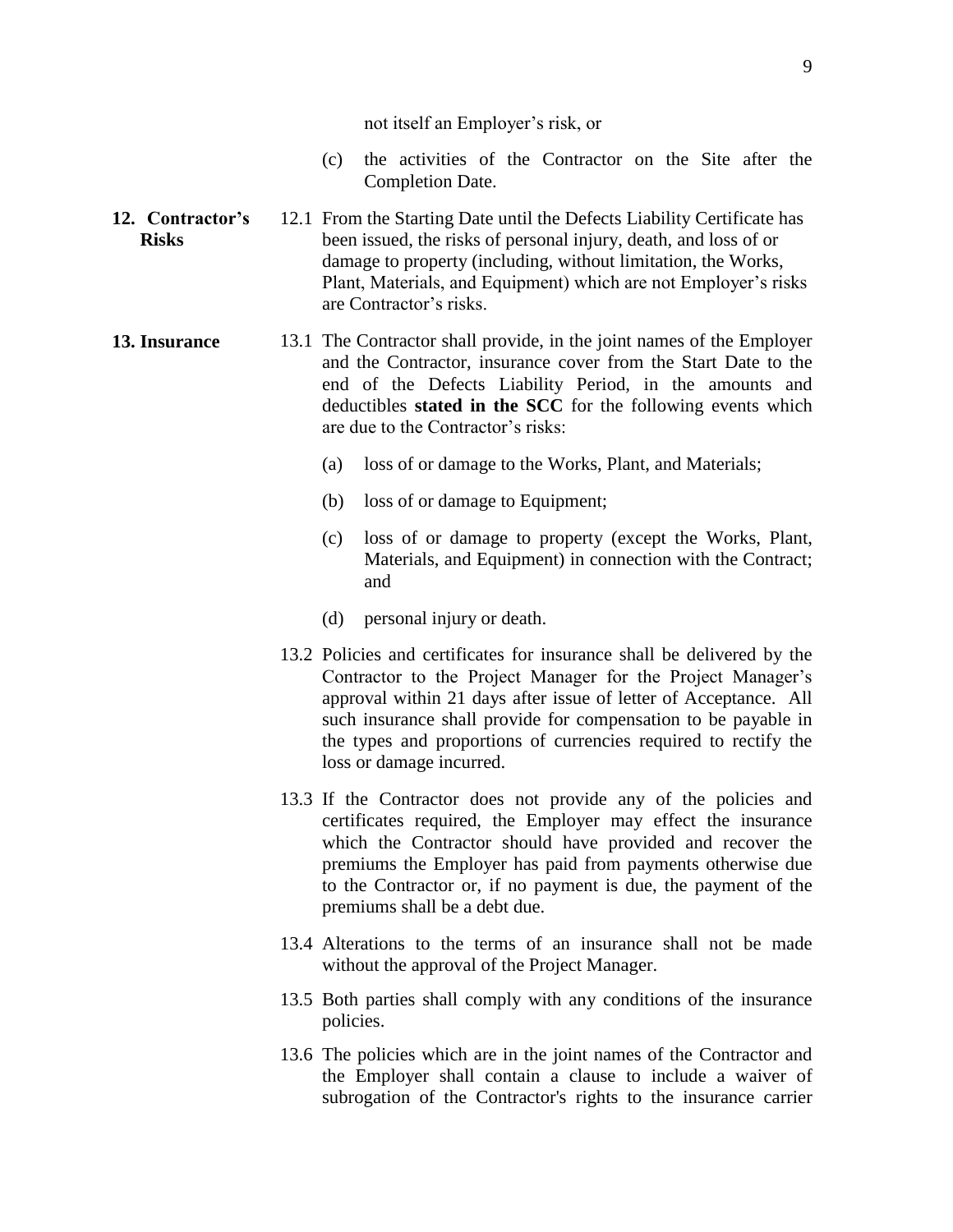against the Employer.

- **14. Site Data** 14.1 The Contractor shall be deemed to have examined any Site Data **referred to in the SCC**, supplemented by any information available to the Contractor.
- **15. Contractor to Construct the Works** 15.1 The Contractor shall construct and install the Works in accordance with the Specifications and Drawings.
- **16. The Works to Be Completed by the Intended Completion Date** 16.1 The Contractor may commence execution of the Works on the Start Date and shall carry out the Works in accordance with the Program submitted by the Contractor, as updated with the approval of the Project Manager, and complete them by the Intended Completion Date.
- **17. Approval by the Project Manager** 17.1 The Contractor shall submit Specifications and Drawings showing the proposed Temporary Works to the Project Manager, for his approval.
	- 17.2 The Contractor shall be responsible for design of Temporary Works.
	- 17.3 The Project Manager's approval shall not alter the Contractor's responsibility for design of the Temporary Works.
	- 17.4 The Contractor shall obtain approval of third parties to the design of the Temporary Works, where required.
	- 17.5 All Drawings prepared by the Contractor for the execution of the temporary or permanent Works, are subject to prior approval by the Project Manager before this use.
- **18. Safety** 18.1 The Contractor shall be responsible for the safety of all activities on the Site.
- **19. Discoveries** 19.1 Anything of historical or other interest or of significant value unexpectedly discovered on the Site shall be the property of the Employer. The Contractor shall notify the Project Manager of such discoveries and carry out the Project Manager's instructions for dealing with them.
- **20. Possession of the Site** 20.1 The Employer shall, after receiving the Performance security, the insurance covers and the Program for the Works all as per requirements, give possession of all parts of the Site to the Contractor within seven days for execution of works in accordance to the Program for the Works. If possession of a part is not given by the date **stated in the SCC or as thereafter reviewed and agreed by the parties,** the Employer shall be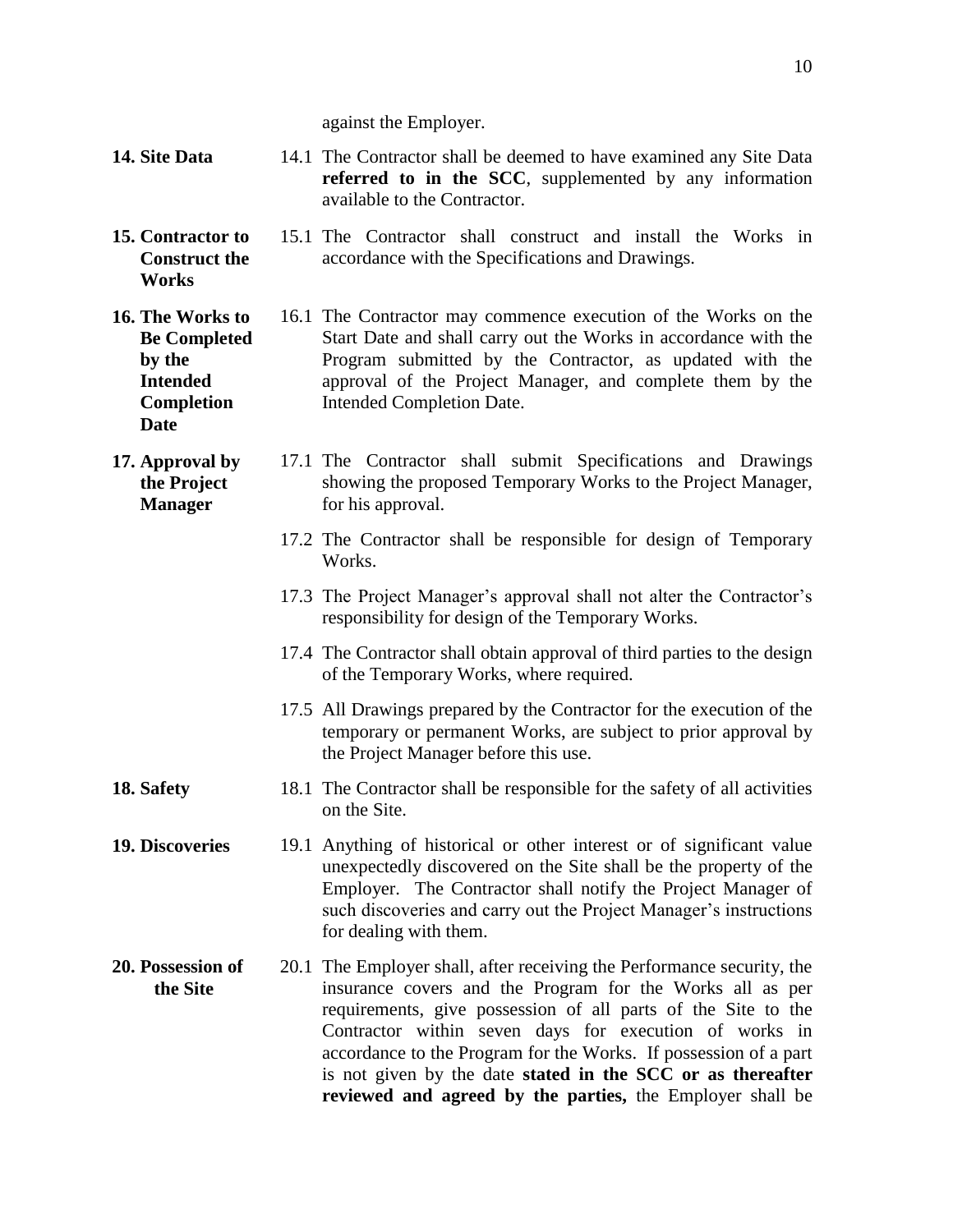deemed to have delayed the start of the relevant activities, and this shall be a Compensation Event.

- **21. Access to the Site** 21.1 The Contractor shall allow the Project Manager and any person authorized by the Project Manager access to the Site and to any place where work in connection with the Contract is being carried out or is intended to be carried out.
- **22. Instructions** 22.1 The Contractor shall carry out all instructions of the Project Manager which comply with the applicable laws where the Site is located.
	- 22.2 The Contractor shall permit persons appointed by the Employer to inspect the Site and/or the accounts and records of the Contractor and its sub-contractors relating to the performance of the Contract, and to have such accounts and records audited by auditors appointed by the Employer if required by the Employer. The Contractor's attention is drawn to Sub-Clause 57.1 which provides, inter alia, that acts intended to materially impede the exercise of the inspection and audit rights provided for under Sub-Clause 22.2 constitute a prohibited practice subject to contract termination.
- **23. Appointment of the Adjudicator** 23.1 The Adjudicator shall be appointed jointly by the Employer and the Contractor, at the time of the Employer's issuance of the Letter of Acceptance. If, in the Letter of Acceptance, the Employer does not agree on the appointment of the Adjudicator, the Employer will request the Appointing Authority **designated in the SCC**, to appoint the Adjudicator within 14 days of receipt of such request.
	- 23.2 Should the Adjudicator resign or die, or should the Employer and the Contractor agree that the Adjudicator is not functioning in accordance with the provisions of the Contract, a new Adjudicator shall be jointly appointed by the Employer and the Contractor. In case of disagreement between the Employer and the Contractor, within 30 days, the Adjudicator shall be designated by the Appointing Authority **designated in the SCC** at the request of either party, within 14 days of receipt of such request.
- **24. Procedure for Disputes** 24.1 If the Contractor believes that a decision taken by the Project Manager was either outside the authority given to the Project Manager by the Contract or that the decision was wrongly taken, the decision shall be referred to the Adjudicator within 14 days of the notification of the Project Manager's decision.
	- 24.2 The Adjudicator shall give a decision in writing within 28 days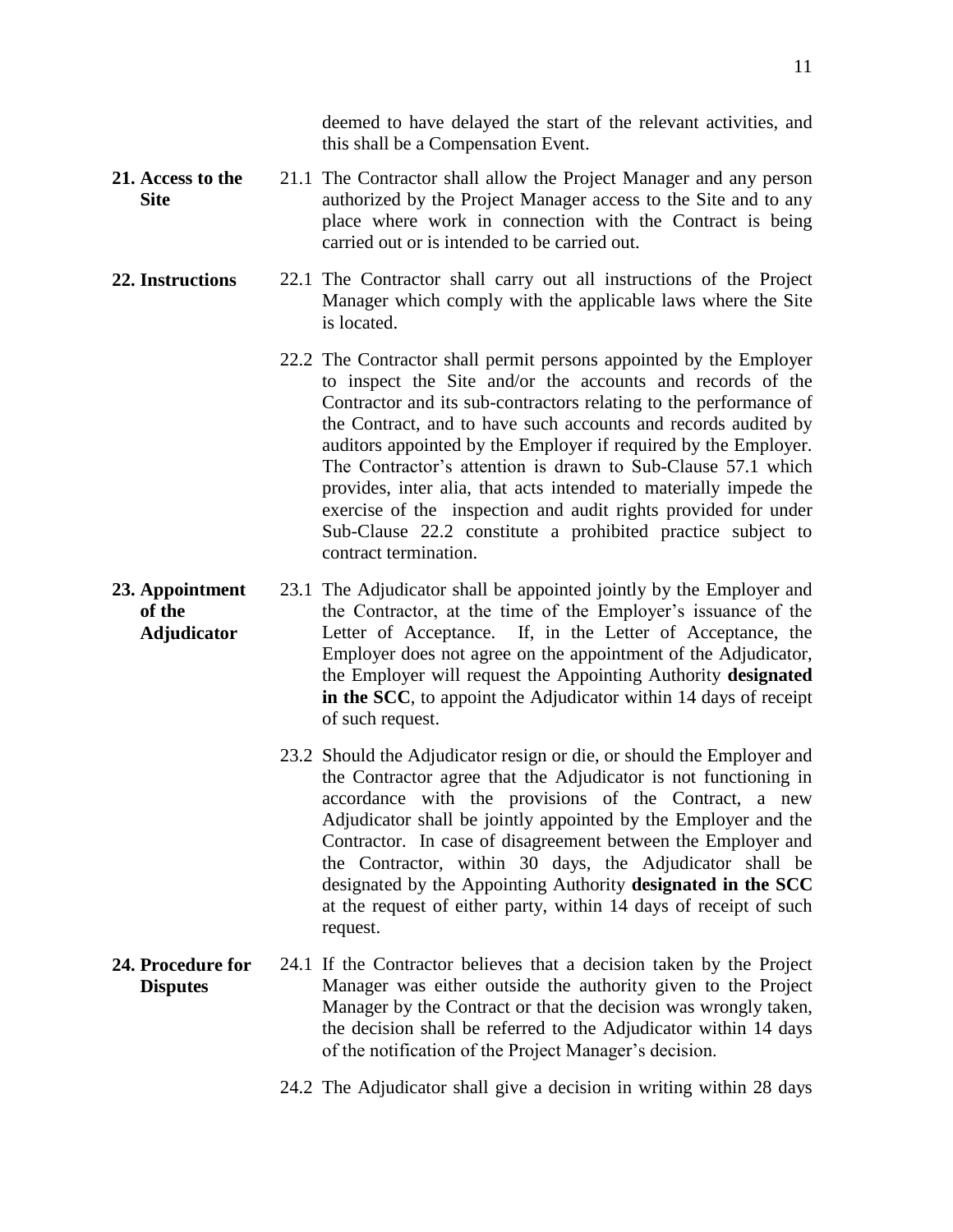of receipt of a notification of a dispute.

- 24.3 The Adjudicator shall be paid by the hour at the **rate specified in the SCC,** together with reimbursable expenses of the types **specified in the SCC**, and the cost shall be divided equally between the Employer and the Contractor, whatever decision is reached by the Adjudicator. Either party may refer a decision of the Adjudicator to an Arbitrator within 28 days of the Adjudicator's written decision. If neither party refers the dispute to arbitration within the above 28 days, the Adjudicator's decision shall be final and binding.
- 24.4 The arbitration shall be conducted in accordance with the arbitration procedures published by the institution named and in the place specified **in the SCC.**

#### **B. Time Control**

- **25. Program** 25.1 Within the time **stated in the SCC**, after the date of the Letter of Acceptance, the Contractor shall submit to the Project Manager for approval a Program showing the general methods, arrangements, order, and timing for all the activities in the Works. In the case of a lump sum contract, the activities in the Program shall be consistent with those in the Activity Schedule.
	- 25.2 An update of the Program shall be a program showing the actual progress achieved on each activity and the effect of the progress achieved on the timing of the remaining work, including any changes to the sequence of the activities.
	- 25.3 The Contractor shall submit to the Project Manager for approval an updated Program at intervals no longer than the period **stated in the SCC.** If the Contractor does not submit an updated Program within this period, the Project Manager may withhold the amount **stated in the SCC** from the next payment certificate and continue to withhold this amount until the next payment after the date on which the overdue Program has been submitted. In the case of a lump sum contract, the Contractor shall provide an updated Activity Schedule within 14 days of being instructed to by the Project Manager.
	- 25.4 The Project Manager's approval of the Program shall not alter the Contractor's obligations. The Contractor may revise the Program and submit it to the Project Manager again at any time. A revised Program shall show the effect of Variations and Compensation Events.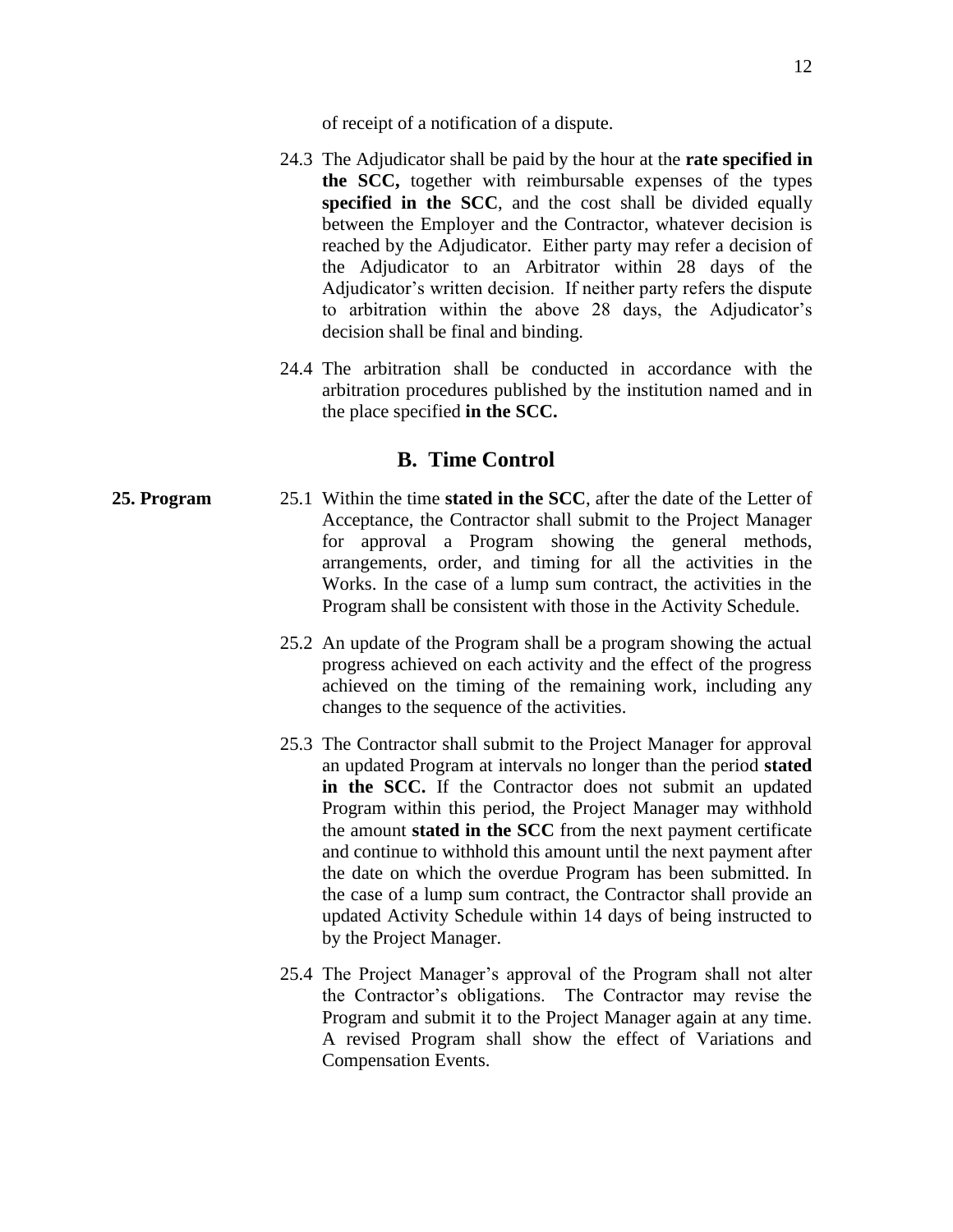- **26. Extension of the Intended Completion Date** 26.1 The Project Manager shall extend the Intended Completion Date if a Compensation Event(as defined in GCC 41) occurs or a Variation is issued which makes it impossible for Completion to be achieved by the Intended Completion Date without the Contractor taking steps to accelerate the remaining work, which would cause the Contractor to incur additional cost.
	- 26.2 The Project Manager shall decide whether and by how much to extend the Intended Completion Date within 21 days of the Contractor asking the Project Manager for a decision upon the effect of a Compensation Event or Variation and submitting full supporting information. If the Contractor has failed to give early warning of a delay or has failed to cooperate in dealing with a delay, the delay by this failure shall not be considered in assessing the new Intended Completion Date.
- **27. Acceleration** 27.1 When the Employer wants the Contractor to finish before the Intended Completion Date, the Project Manager shall obtain priced proposals for achieving the necessary acceleration from the Contractor. If the Employer accepts these proposals, the Intended Completion Date shall be adjusted accordingly and confirmed by both the Employer and the Contractor.
	- 27.2 If the Contractor's priced proposals for an acceleration are accepted by the Employer, they are incorporated in the Contract Price and treated as a Variation.
- **28. Delays Ordered by the**  28.1 The Project Manager may instruct the Contractor to delay the start or progress of any activity within the Works.
	- **Project Manager**
- **29. Management Meetings** 29.1 Either the Project Manager or the Contractor may require the other to attend a management meeting. The business of a management meeting shall be to review the plans for remaining work and to deal with matters raised in accordance with the early warning procedure.
	- 29.2 The Project Manager shall record the business of management meetings and provide copies of the record to those attending the meeting and to the Employer. The responsibility of the parties for actions to be taken shall be decided by the Project Manager either at the management meeting or after the management meeting and stated in writing to all who attended the meeting.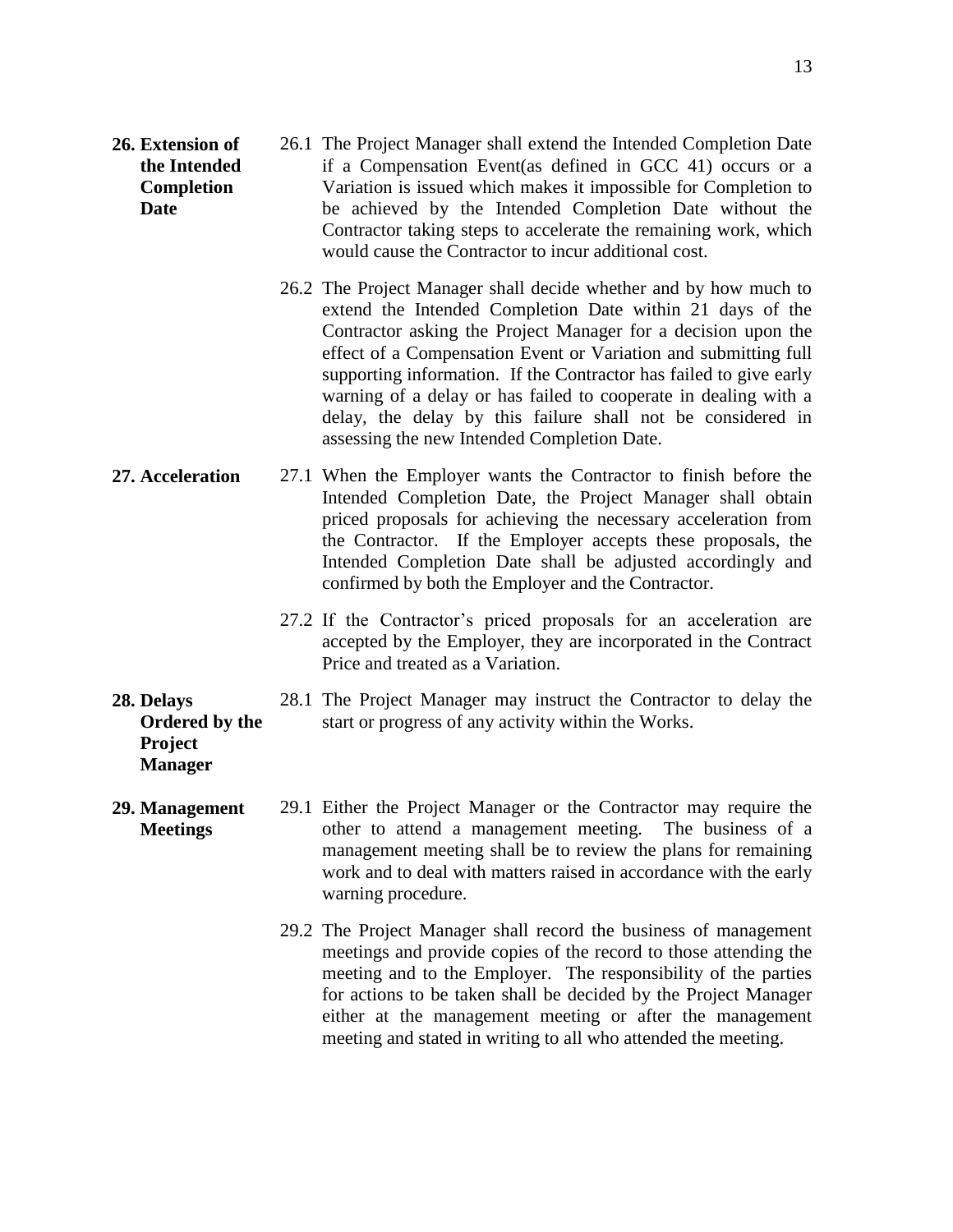- **30. Early Warning** 30.1 The Contractor shall warn the Project Manager at the earliest opportunity of specific likely future events or circumstances that may adversely affect the quality of the work, increase the Contract Price, or delay the execution of the Works. The Project Manager may require the Contractor to provide an estimate of the expected effect of the future event or circumstance on the Contract Price and Completion Date. The estimate shall be provided by the Contractor as soon as reasonably possible.
	- 30.2 The Contractor shall cooperate with the Project Manager in making and considering proposals for how the effect of such an event or circumstance can be avoided or reduced by anyone involved in the work and in carrying out any resulting instruction of the Project Manager.

### **C. Quality Control**

- **31. Identifying Defects** 31.1 The Project Manager shall check the Contractor's work and notify the Contractor of any Defects that are found. Such checking shall not affect the Contractor's responsibilities. The Project Manager may instruct the Contractor to search for a Defect and to uncover and test any work that the Project Manager considers may have a Defect.
- **32. Tests** 32.1 If the Project Manager instructs the Contractor to carry out a test not specified in the Specification to check whether any work has a Defect and the test shows that it does, the Contractor shall pay for the test and any samples. If there is no Defect, the test shall be a Compensation Event.
- **33. Correction of Defects** 33.1 The Project Manager shall give notice to the Contractor of any Defects before the end of the Defects Liability Period, which begins at Completion, and is **defined in the SCC.** The Defects Liability Period shall be extended for as long as Defects remain to be corrected.
	- 33.2 Every time notice of a Defect is given, the Contractor shall correct the notified Defect within the length of time specified by the Project Manager's notice.
- **34. Uncorrected Defects** 34.1 If the Contractor has not corrected a Defect within the time specified in the Project Manager's notice, the Project Manager shall assess the cost of having the Defect corrected, and the Contractor shall pay this amount.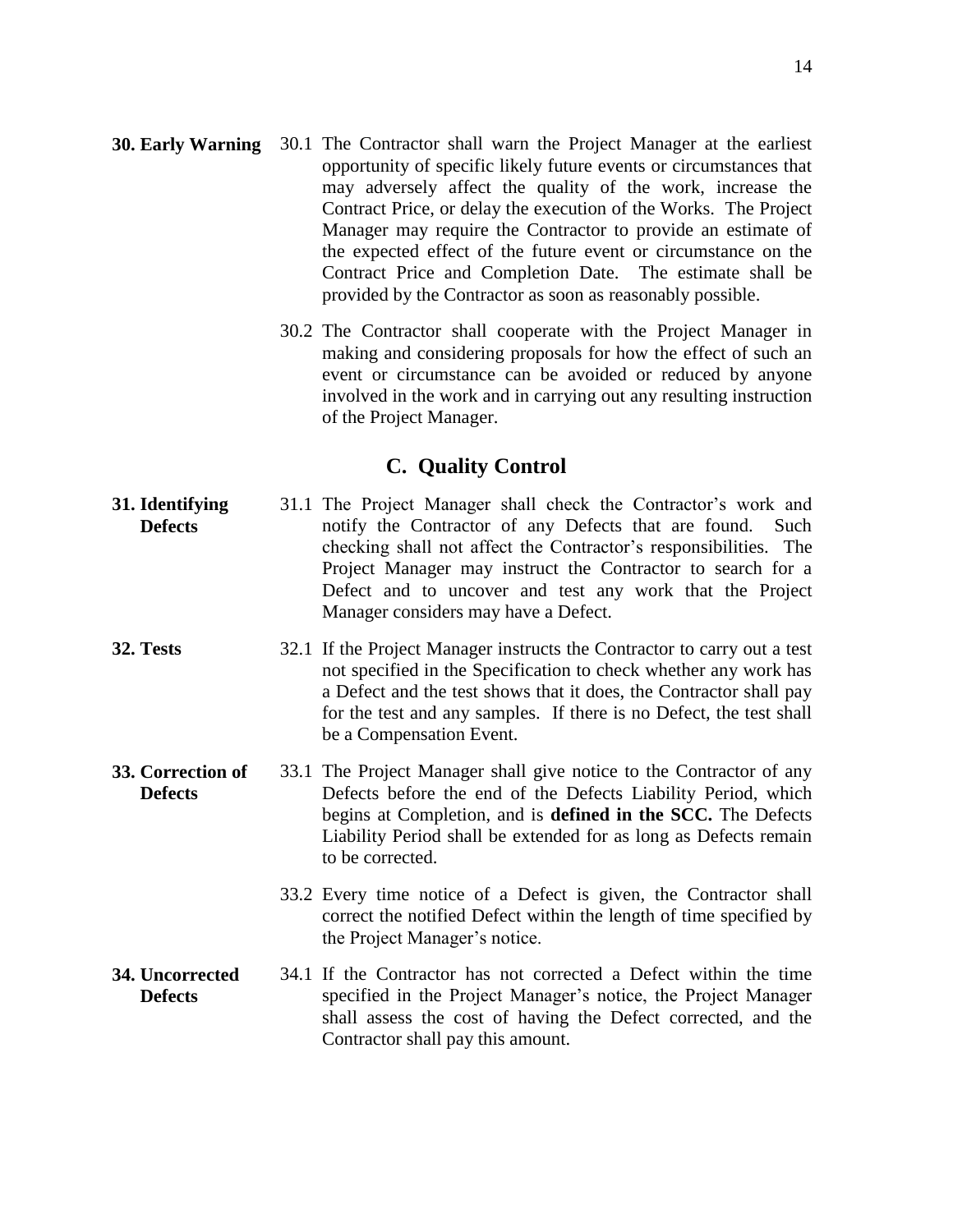#### **D. Cost Control**

- **35. Contract Price** 35.1 In the case of an admeasurement contract, the Bill of Quantities shall contain priced items for the Works to be performed by the Contractor. The Bill of Quantities is used to calculate the Contract Price. The Contractor will be paid for the quantity of the work accomplished at the rate in the Bill of Quantities for each item.
	- 35.2 In the case of a lump sum contract, the Activity Schedule shall contain the priced activities for the Works to be performed by the Contractor. The Activity Schedule is used to prepare interim valuations of works done.

Any errors or inconsistencies including front loading detected in the Activity Schedule at any time during the execution of the project shall be resolved as directed as by the Project Manager.

**36. Changes in the**  36.1 In the case of an admeasurement contract:

**Contract Price**

- (a) If the final quantity of the work done differs from the quantity in the Bill of Quantities for the particular item by more than 25 percent, provided the change exceeds 1 percent of the Initial Contract Price, the Project Manager shall adjust the rate to allow for the change.
- (b) The Project Manager shall not adjust rates from changes in quantities if thereby the Initial Contract Price is exceeded by more than 15 percent, except with the prior approval of the Employer.
- (c) If requested by the Project Manager, the Contractor shall provide the Project Manager with a detailed cost breakdown of any rate in the Bill of Quantities.
- 36.2 In the case of a lump sum contract, the Activity Schedule shall be amended by the Contractor to accommodate changes of Program or method of working made at the Contractor's own discretion. Prices in the Activity Schedule shall not be altered when the Contractor makes such changes to the Activity Schedule.
- **37. Variations** 37.1 All Variations shall be included in updated Programs, and, in the case of a lump sum contract, also in the Activity Schedule, produced by the Contractor.
	- 37.2 The Contractor shall provide the Project Manager with a quotation for carrying out the Variation when requested to do so by the Project Manager. The Project Manager shall assess the quotation, which shall be given within seven (7) days of the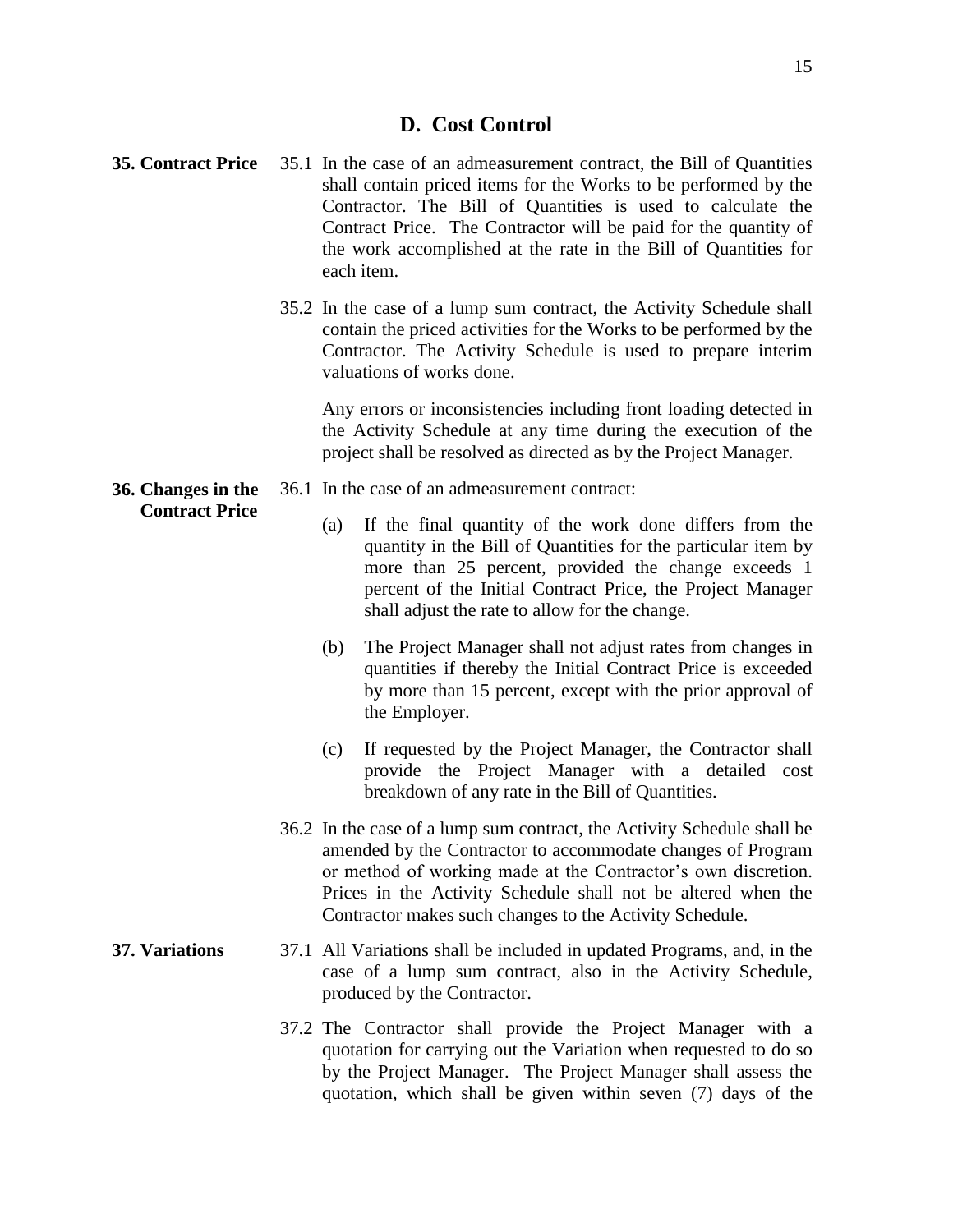request or within any longer period stated by the Project Manager and before the Variation is ordered.

- 37.3 If the Contractor's quotation is unreasonable, the Project Manager may order the Variation and make a change to the Contract Price, which shall be based on the Project Manager's own forecast of the effects of the Variation on the Contractor's costs.
- 37.4 If the Project Manager decides that the urgency of varying the work would prevent a quotation being given and considered without delaying the work, no quotation shall be given and the Variation shall be treated as a Compensation Event.
- 37.5 The Contractor shall not be entitled to additional payment for costs that could have been avoided by giving early warning.
- 37.6 In the case of an admeasurement contract, if the work in the Variation corresponds to an item description in the Bill of Quantities and if, in the opinion of the Project Manager, the quantity of work above the limit stated in Sub-Clause 38.1 or the timing of its execution do not cause the cost per unit of quantity to change, the rate in the Bill of Quantities shall be used to calculate the value of the Variation. If the cost per unit of quantity changes, or if the nature or timing of the work in the Variation does not correspond with items in the Bill of Quantities, the quotation by the Contractor shall be in the form of new rates for the relevant items of work.
- **38. Cash Flow Forecasts** 38.1 When the Program, or, in the case of a lump sum contract, the Activity Schedule, is updated, the Contractor shall provide the Project Manager with an updated cash flow forecast. The cash flow forecast shall include different currencies, as defined in the Contract, converted as necessary using the Contract exchange rates.
- **39. Payment Certificates** 39.1 The Contractor shall submit to the Project Manager monthly statements of the estimated value of the work executed less the cumulative amount certified previously.
	- 39.2 The Project Manager shall check the Contractor's monthly statement and certify the amount to be paid to the Contractor.
	- 39.3 The value of work executed shall be determined by the Project Manager.
	- 39.4 The value of work executed shall comprise:
		- (a) In the case of an admeasurement contract, the value of the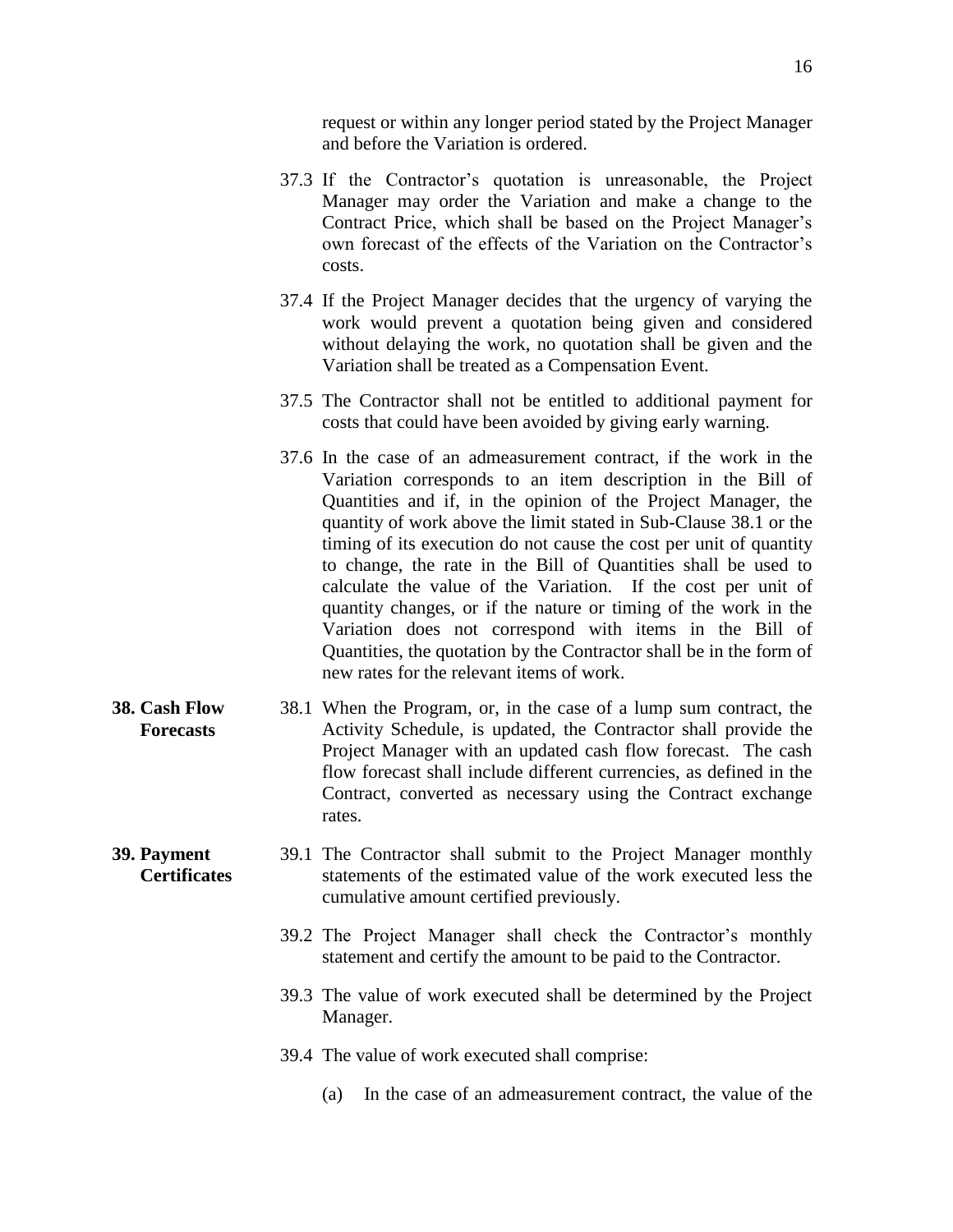quantities of work in the Bill of Quantities that have been completed; or

- (b) In the case of a lump sum contract, the value of work executed shall comprise the value of completed activities in the Activity Schedule.
- 39.5 The value of work executed shall include the valuation of Variations and Compensation Events.
- 39.6 The Project Manager may exclude any item certified in a previous certificate or reduce the proportion of any item previously certified in any certificate in the light of later information.
- 39.7 **Unless otherwise specified in the SCC** Interim Payment may be made for Plant and Material delivered on site ready for incorporation within reasonable period of time in the permanent works, subject to the Contractor transferring ownership to the Employer and providing, where applicable, the right of the transfer of ownership vested upon the Contractor by its supplier.

Notwithstanding the transfer of ownership the responsibility for care and custody thereof together with the risk of loss or damage thereto shall remain with the Contractor until taking over of the works or part thereof in which such Plant and Materials are incorporated and shall make good at its own cost any loss or damage that may occur to the works or part thereof from any cause whatsoever during such period prior to the taking over.

- **40. Payments** 40.1 Payments shall be adjusted for deductions for advance payments and retention. The Employer shall pay the Contractor the amounts certified by the Project Manager within 30 days of the date of each certificate. If the Employer makes a late payment, the Contractor shall be paid interest on the late payment in the next payment. Interest shall be calculated from the date by which the payment should have been made up to the date when the late payment is made at the prevailing rate of interest at the legal rate for each of the currencies in which payments are made.
	- 40.2 If an amount certified is increased in a later certificate or as a result of an award by the Adjudicator or an Arbitrator, the Contractor shall be paid interest upon the delayed payment as set out in this clause. Interest shall be calculated from the date upon which the increased amount would have been certified in the absence of dispute.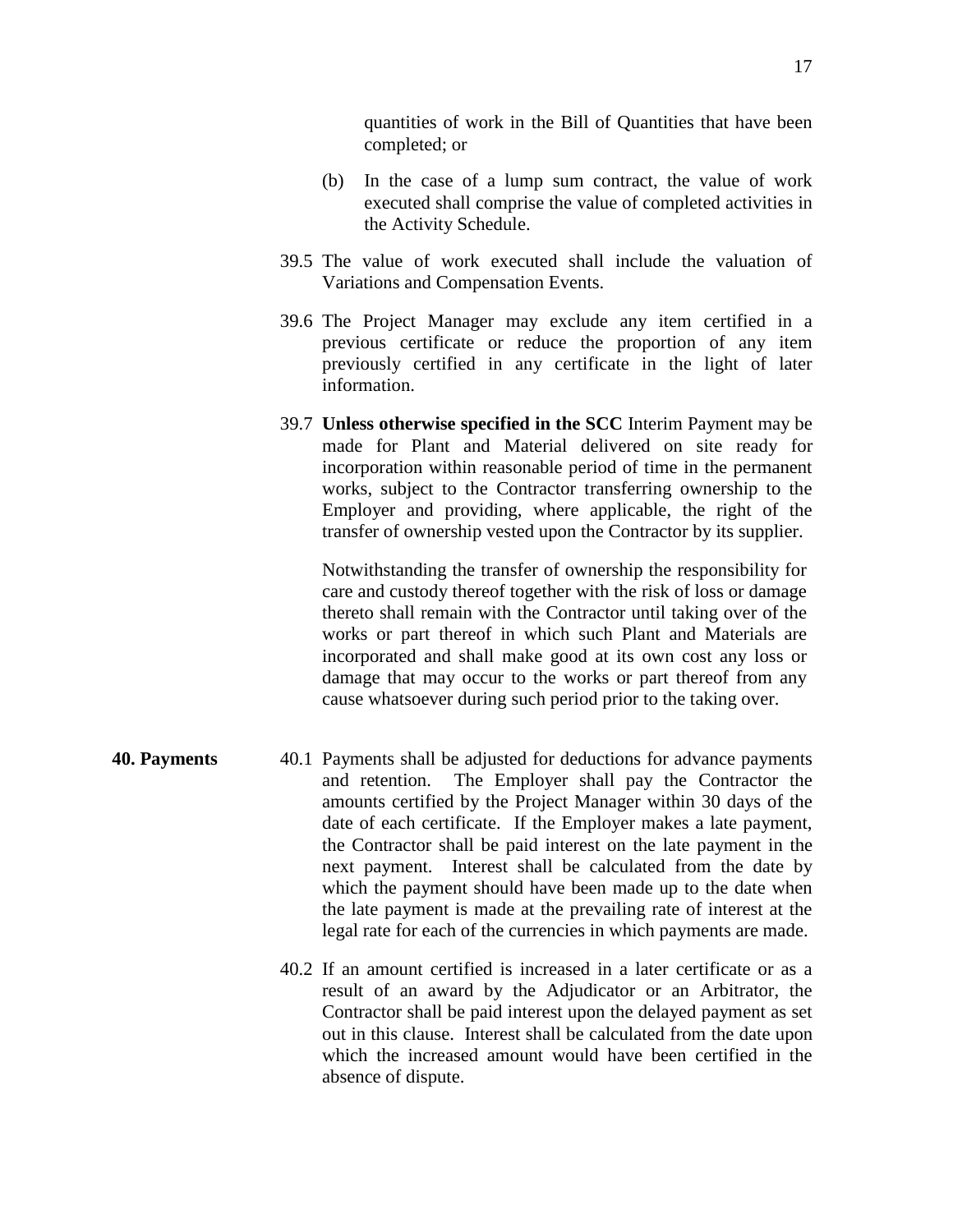- 40.3 Unless otherwise stated, all payments and deductions shall be paid or charged in the proportions of currencies comprising the Contract Price.
- 40.4 Items of the Works for which no rate or price has been entered in shall not be paid for by the Employer and shall be deemed covered by other rates and prices in the Contract.
- **41. Compensation**  41.1 The following shall be Compensation Events:

#### **Events**

- (a) The Employer does not give access to a part of the Site by the Site Possession Date pursuant to GCC Sub-Clause 20.1.
- (b) The Employer modifies the Schedule of Other Contractors in a way that affects the work of the Contractor under the Contract.
- (c) The Project Manager orders a delay or does not issue Drawings, Specifications, or instructions required for execution of the Works on time.
- (d) The Project Manager instructs the Contractor to uncover or to carry out additional tests upon work, which is then found to have no Defects.
- (e) The Project Manager unreasonably does not approve a subcontract to be let.
- (f) Ground conditions are substantially more adverse than could reasonably have been assumed before issuance of the Letter of Acceptance from the information issued to bidders (including the Site Investigation Reports), from information available publicly and from a visual inspection of the Site.
- (g) The Project Manager gives an instruction for dealing with an unforeseen condition, caused by the Employer, or additional work required for safety or other reasons.
- (h) Other contractors, public authorities, utilities, or the Employer does not work within the dates and other constraints stated in the Contract, and they cause delay or extra cost to the Contractor.
- (i) The advance payment is delayed.
- (j) The effects on the Contractor of any of the Employer's Risks.
- (k) The Project Manager unreasonably delays issuing a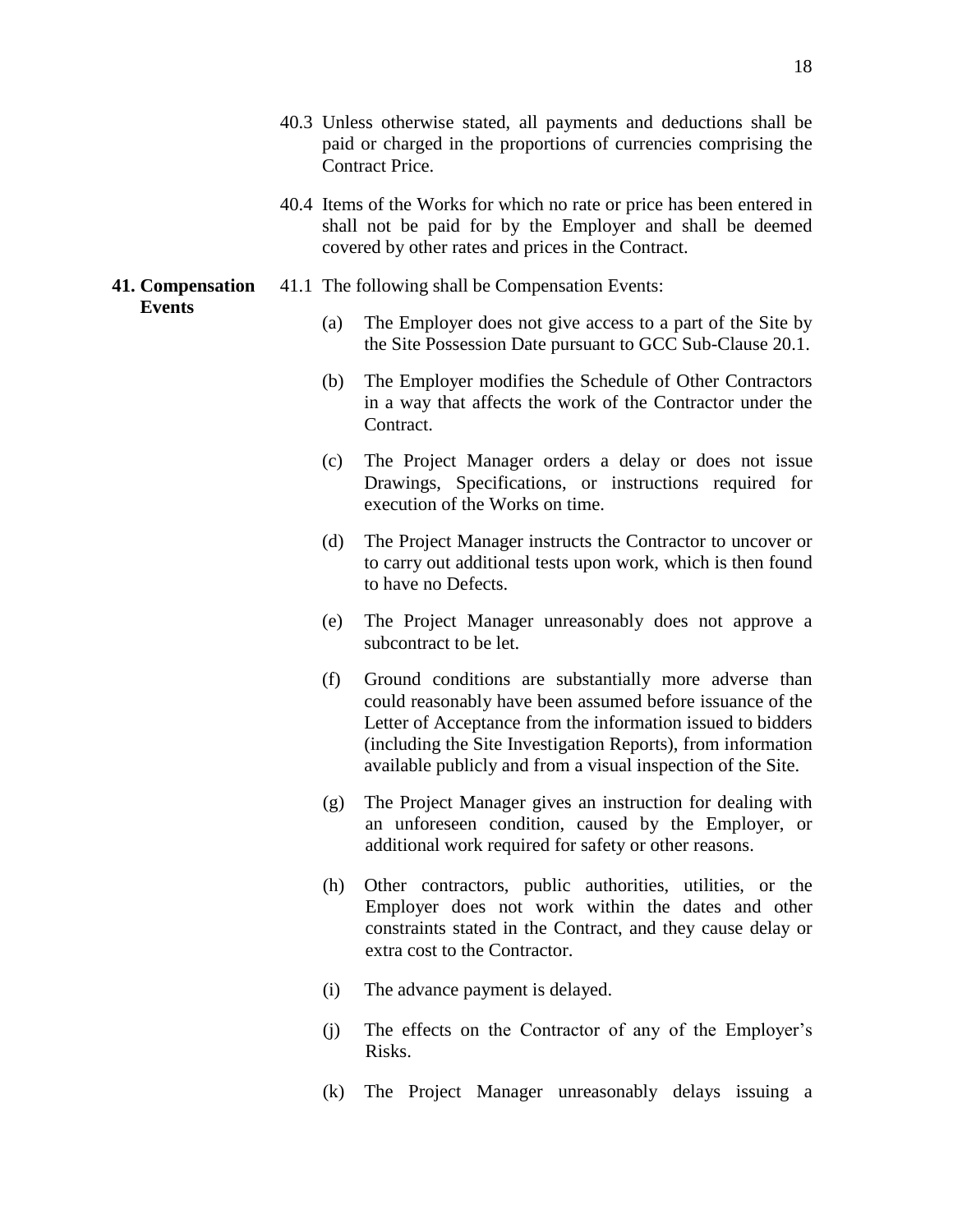- (l) In situations of Force Majeure which makes the contractor's performance of its obligations under the Contract impossible or so impractical as to be considered impossible under the circumstances. Such events shall be limited to:
	- (a) reason of any exceptionally adverse weather conditions (as specified in the BDS) and
	- (b) reason of civil commotion, strike or lockout affecting any of the trades employed upon the Works or any of the trades engaged in the preparation, manufacture or transportation of any of the goods or materials required for the Works.
- 41.2 If a Compensation Event would cause additional cost or would prevent the work being completed before the Intended Completion Date, the Contract Price shall be increased and/or the Intended Completion Date shall be extended. The Project Manager shall decide whether and by how much the Contract Price shall be increased and whether and by how much the Intended Completion Date shall be extended.
- 41.3 As soon as information demonstrating the effect of each Compensation Event upon the Contractor's forecast cost has been provided by the Contractor, it shall be assessed by the Project Manager, and the Contract Price shall be adjusted accordingly. If the Contractor's forecast is deemed unreasonable, the Project Manager shall adjust the Contract Price based on the Project Manager's own forecast. The Project Manager shall assume that the Contractor shall react competently and promptly to the event.
- 41.4 The Contractor shall not be entitled to compensation to the extent that the Employer's interests are adversely affected by the Contractor's not having given early warning or not having cooperated with the Project Manager.
- **42. Tax** 42.1 The Project Manager shall adjust the Contract Price if taxes, duties, and other levies are changed between the date 28 days before the submission of bids for the Contract and the date of the last Completion certificate. The adjustment shall be the change in the amount of tax payable by the Contractor, provided such changes are not already reflected in the Contract Price or are a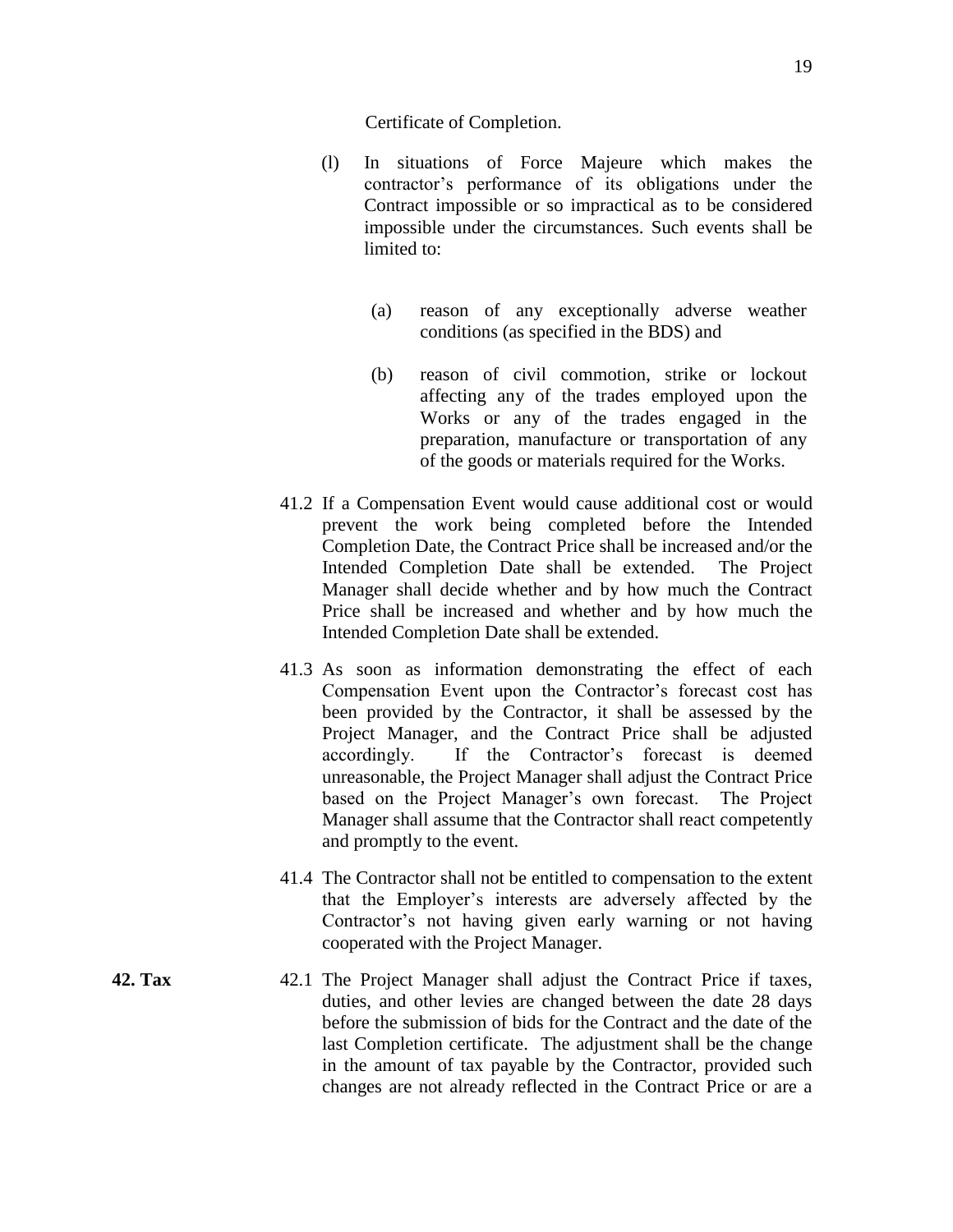result of GCC Clause 44.

- **43. Currencies** 43.1 Where payments are made in currencies other than the currency of the Employer's country**,** the exchange rates used for calculating the amounts to be paid shall be the exchange rates stated in the Contractor's Bid.
- **44. Price Adjustment** 44.1 Prices shall be adjusted for fluctuations in the cost of inputs only if **provided for in the SCC.** If so provided, the amounts certified in each payment certificate, before deducting for Advance Payment, shall be adjusted by applying the respective price adjustment factor to the payment amounts due in each currency. A separate formula of the type indicated below applies to each Contract currency:

#### $P_c = A_c + B_c$ **Imc/Ioc**

where:

 $P_c$  is the adjustment factor for the portion of the Contract Price payable in a specific currency "c."

 $A_c$  and  $B_c$  are coefficients<sup>2</sup> s**pecified in the SCC,** representing the nonadjustable and adjustable portions, respectively, of the Contract Price payable in that specific currency "c;" and

Imc is the index prevailing at the end of the month being invoiced and Ioc is the index prevailing 28 days before Bid opening for inputs payable; both in the specific currency "c."

- 44.2 If the value of the index is changed after it has been used in a calculation, the calculation shall be corrected and an adjustment made in the next payment certificate. The index value shall be deemed to take account of all changes in cost due to fluctuations in costs.
- **45. Retention** 45.1 The Employer shall retain from each payment due to the Contractor the proportion **stated in the SCC** until Completion of the whole of the Works.
	- 45.2 Upon the issue of a Certificate of Completion of the Works by the Project Manager, in accordance with GCC 53.1, half the total amount retained shall be repaid to the Contractor and half when

 *2 The sum of the two coefficients*  $A_c$  *and*  $B_c$  *should be 1 (one) in the formula for each currency. Normally, both coefficients shall be the same in the formulae for all currencies, since coefficient A, for the nonadjustable portion of the payments, is a very approximate figure (usually 0.15) to take account of fixed cost elements or other nonadjustable components. The sum of the adjustments for each currency are added to the Contract Price. [To be transferred to the User Guide]*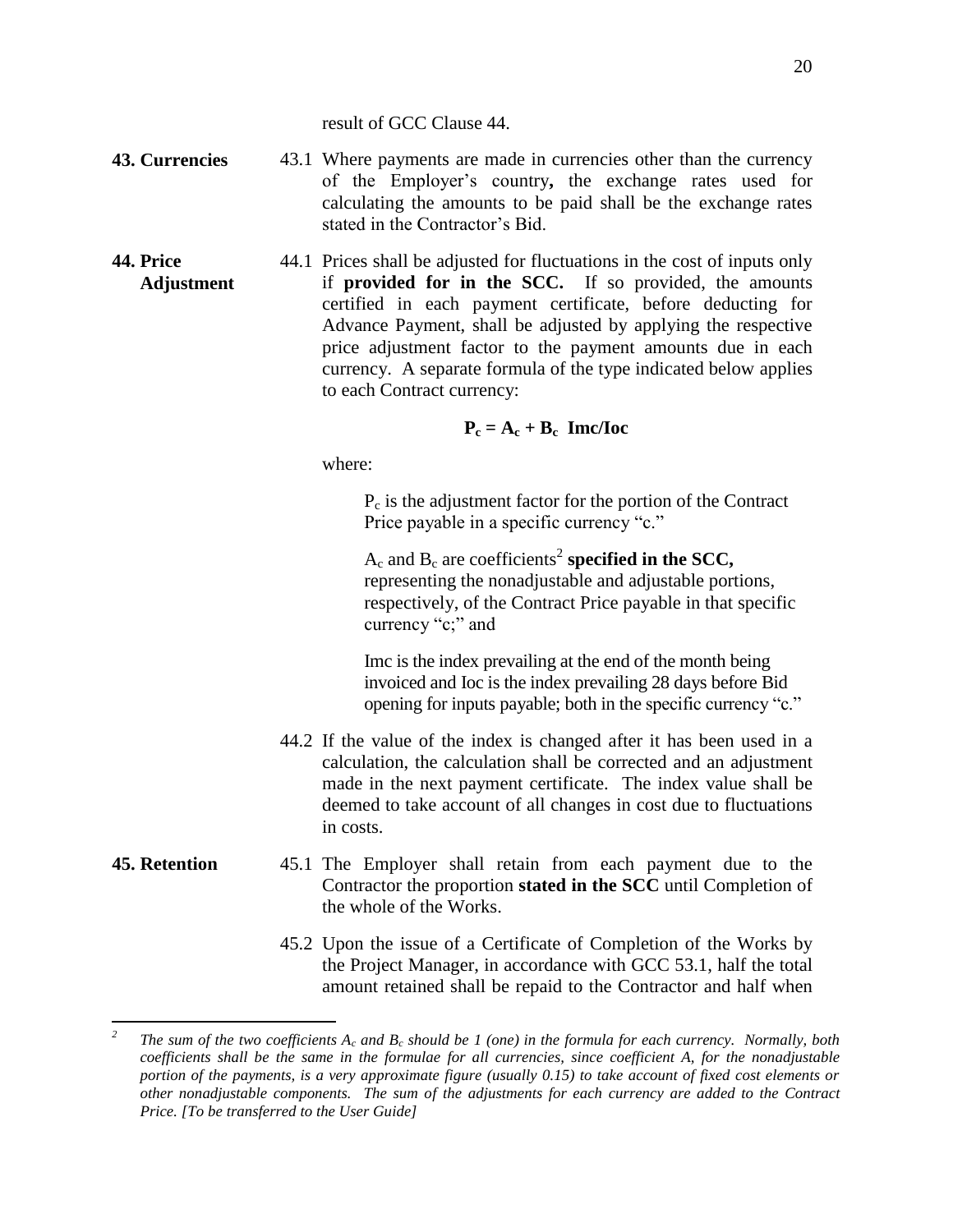the Defects Liability Period has passed and the Project Manager has certified that all Defects notified by the Project Manager to the Contractor before the end of this period have been corrected. The Contractor may substitute retention money with an "on demand" Bank guarantee.

- **46. Liquidated Damages** 46.1 The Contractor shall pay liquidated damages to the Employer at the rate per day **stated in the SCC** for each day that the Completion Date is later than the Intended Completion Date. The total amount of liquidated damages shall not exceed the amount **defined in the SCC.** The Employer may deduct liquidated damages from payments due to the Contractor. Payment of liquidated damages shall not affect the Contractor's liabilities.
	- 46.2 If the Intended Completion Date is extended after liquidated damages have been paid, the Project Manager shall correct any overpayment of liquidated damages by the Contractor by adjusting the next payment certificate. The Contractor shall be paid interest on the overpayment, calculated from the date of payment to the date of repayment, at the rates specified in GCC Sub-Clause 40.1.
- **47. Bonus** 47.1 The Contractor shall be paid a Bonus calculated at the rate per calendar day **stated in the SCC** for each day (less any days for which the Contractor is paid for acceleration) that the Completion is earlier than the Intended Completion Date. The Project Manager shall certify that the Works are complete, although they may not be due to be complete.
- **48. Advance Payment** 48.1 The Employer shall make advance payment to the Contractor of the amounts **stated in the SCC** by the date **stated in the SCC,**  against provision by the Contractor of an Unconditional Bank Guarantee in a form and by a bank acceptable to the Employer in amounts and currencies equal to the advance payment. The Guarantee shall remain effective until the advance payment has been repaid, but the amount of the Guarantee shall be progressively reduced by the amounts repaid by the Contractor. Interest shall not be charged on the advance payment.
	- 48.2 The Contractor is to use the advance payment only to pay for Equipment, Plant, Materials, and mobilization expenses required specifically for execution of the Contract. The Contractor shall demonstrate that advance payment has been used in this way by supplying copies of invoices or other documents to the Project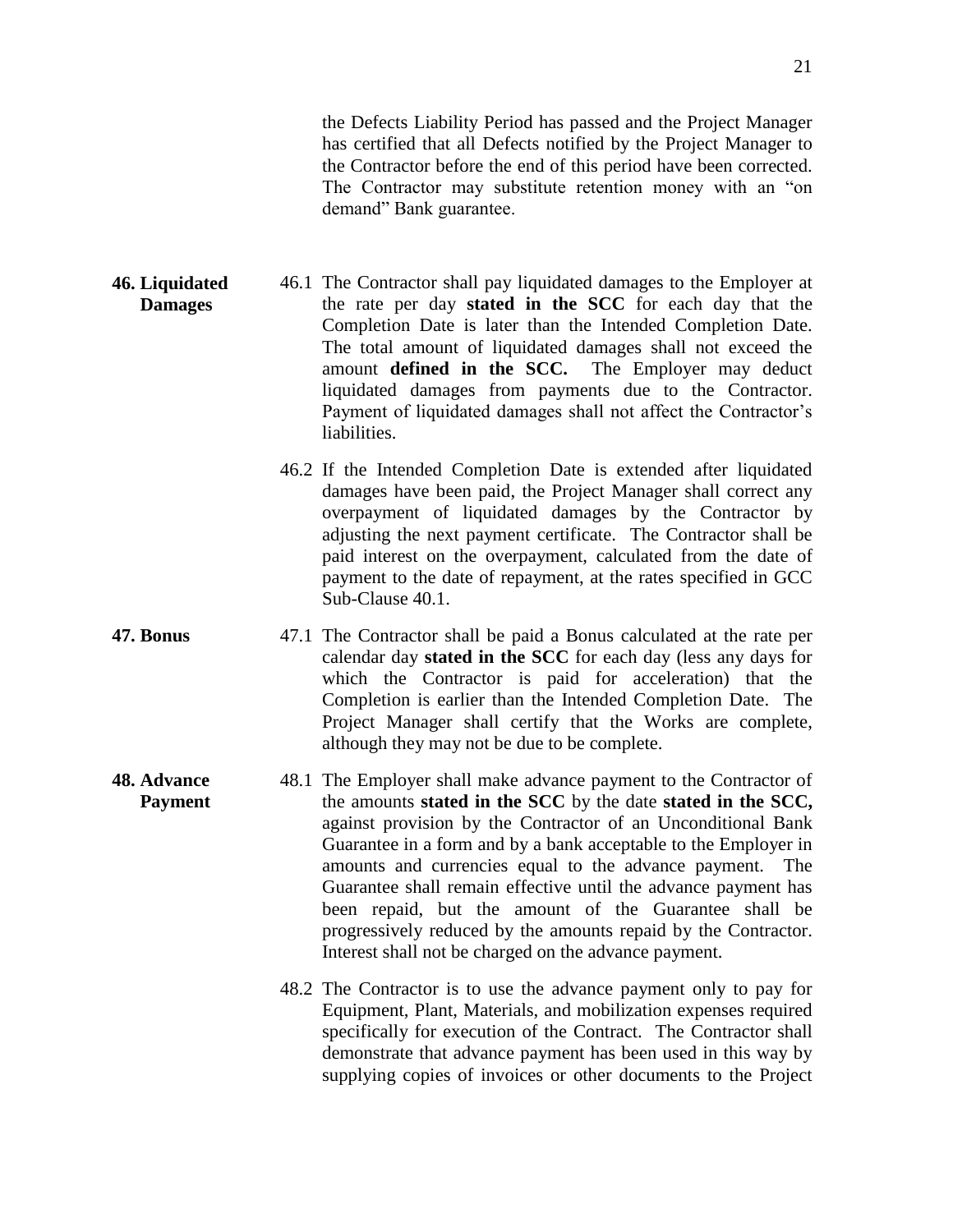Manager.

- 48.3 The advance payment shall be repaid by deducting proportionate amounts from payments otherwise due to the Contractor, following the schedule of completed percentages of the Works on a payment basis. No account shall be taken of the advance payment or its repayment in assessing valuations of work done, Variations, price adjustments, Compensation Events, Bonuses, or Liquidated Damages.
- **49. Securities** 49.1 The Performance Security shall be provided to the Employer no later than the date specified in the Letter of Acceptance and shall be issued in an amount **specified in the SCC,** by a bank and denominated in the types and proportions of the currencies in which the Contract Price is payable. The Performance Security shall be valid until a date 28 days from the date of issue of the Certificate of Completion in the case of a Bank Guarantee.
	- 49.2 (a)Where the contractor has benefitted from the application of the Margin of Preference for employment of local manpower, it shall:

(i) in the execution of the contract, fulfill its obligation of maintaining local manpower force for 80 % or more of the man-days deployed in the execution of the Works with which it satisfied the criteria of eligibility for being awarded the contract in application of the Margin of Preference; and

(ii) concurrently with the above performance security, provide a preference security to guarantee it will fulfill its obligation in that respect.

- (b) For contracts above N\$ 5 M, the preference security shall be in the form of an "on demand" bank guarantee for an amount in a convertible currency equivalent to the difference between its bid price and the bid price of the lowest bid if the Margin of Preference was not applicable. It shall be issued by a commercial bank located in the Republic of [Insert name of country].
- (c) For contracts up to N\$ 5 M, an amount equal to the value of the preference security shall be retained from progressive payments to the contractor, to constitute the guarantee for the preference security.
- (d) The preference security shall be valid until the Contractor has completed the Works and a Completion Certificate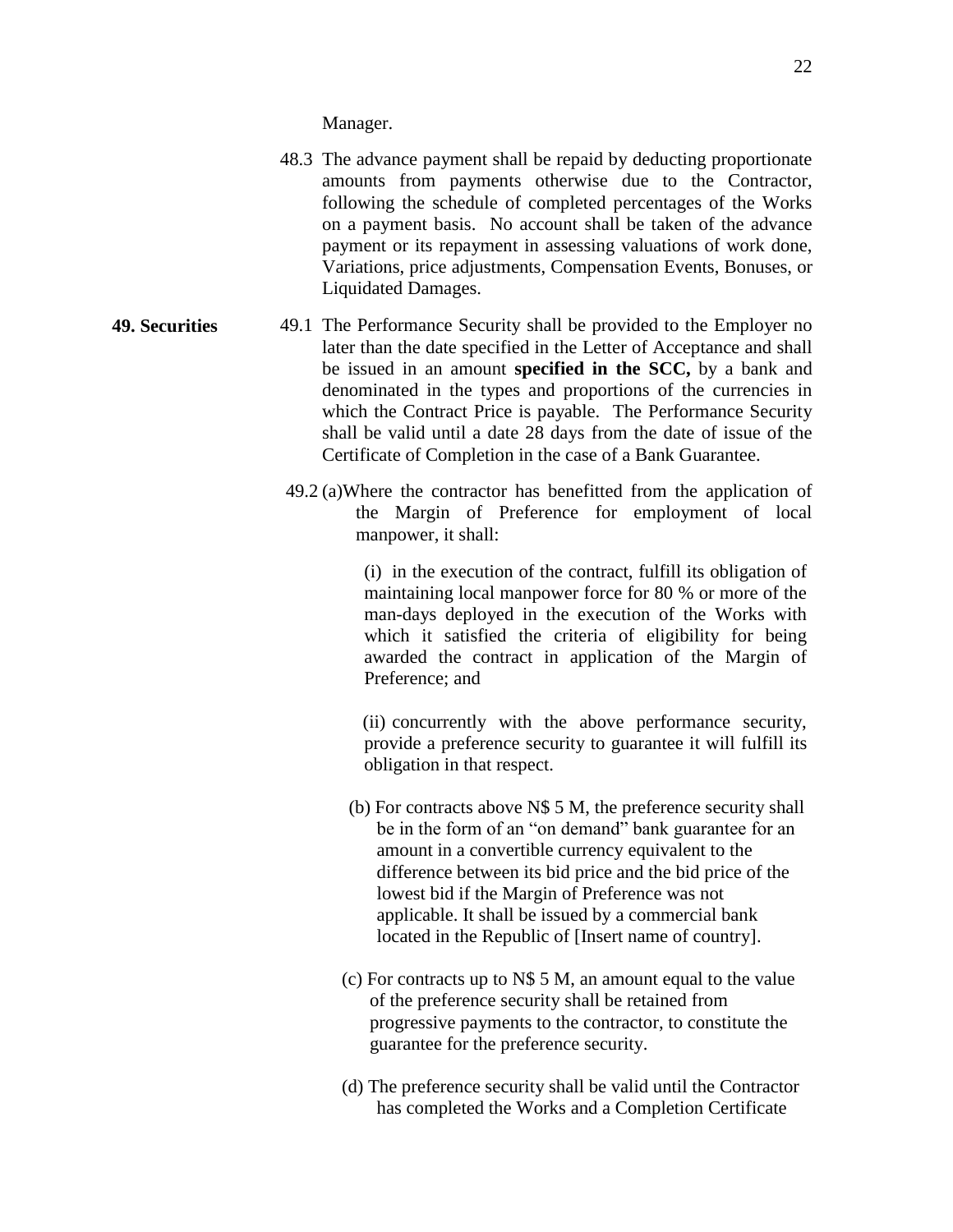has been issued by the Employer's Representative as per GCC 53.

- (e) The cost of providing the security shall be borne by the Contractor.
- 49.3 Where a Preference Security is applicable:
	- (i) the Employer's Representative shall monitor the employment of local manpower throughout the execution of the contract and shall from time to time request a report from the contractor on the percentage of total men-days deployed using local manpower.
	- (ii) the Contractor shall submit the local manpower employment reports as often as it is reasonably requested by the Employer's Representative.
	- (iii) the Employer's and Contractor's representatives shall consult each other to ensure that the Contractor's obligation towards local manpower employment is met during the Works execution.
	- (iv) At the time of works completion, the Contractor shall submit a certified audited report to the Employer to substantiate the actual percentage of local manpower employed throughout the execution of the works.
	- (v) The preference security shall be forfeited by the employer in case of failure on the part of the contractor to employ at least 80% of the local manpower in the execution of the Works.
- **50. Dayworks** 50.1 If applicable, the Dayworks rates in the Contractor's Bid shall be used only when the Project Manager has given written instructions in advance for additional work to be paid for in that way.
	- 50.2 All work to be paid for as Dayworks shall be recorded by the Contractor on forms approved by the Project Manager. Each completed form shall be verified and signed by the Project Manager within two days of the work being done.
	- 50.3 The Contractor shall be paid for Dayworks subject to obtaining signed Dayworks forms.

#### **51. Cost of Repairs** 51.1 Loss or damage to the Works or Materials to be incorporated in the Works between the Start Date and the end of the Defects Correction periods shall be remedied by the Contractor at the Contractor's cost if the loss or damage arises from the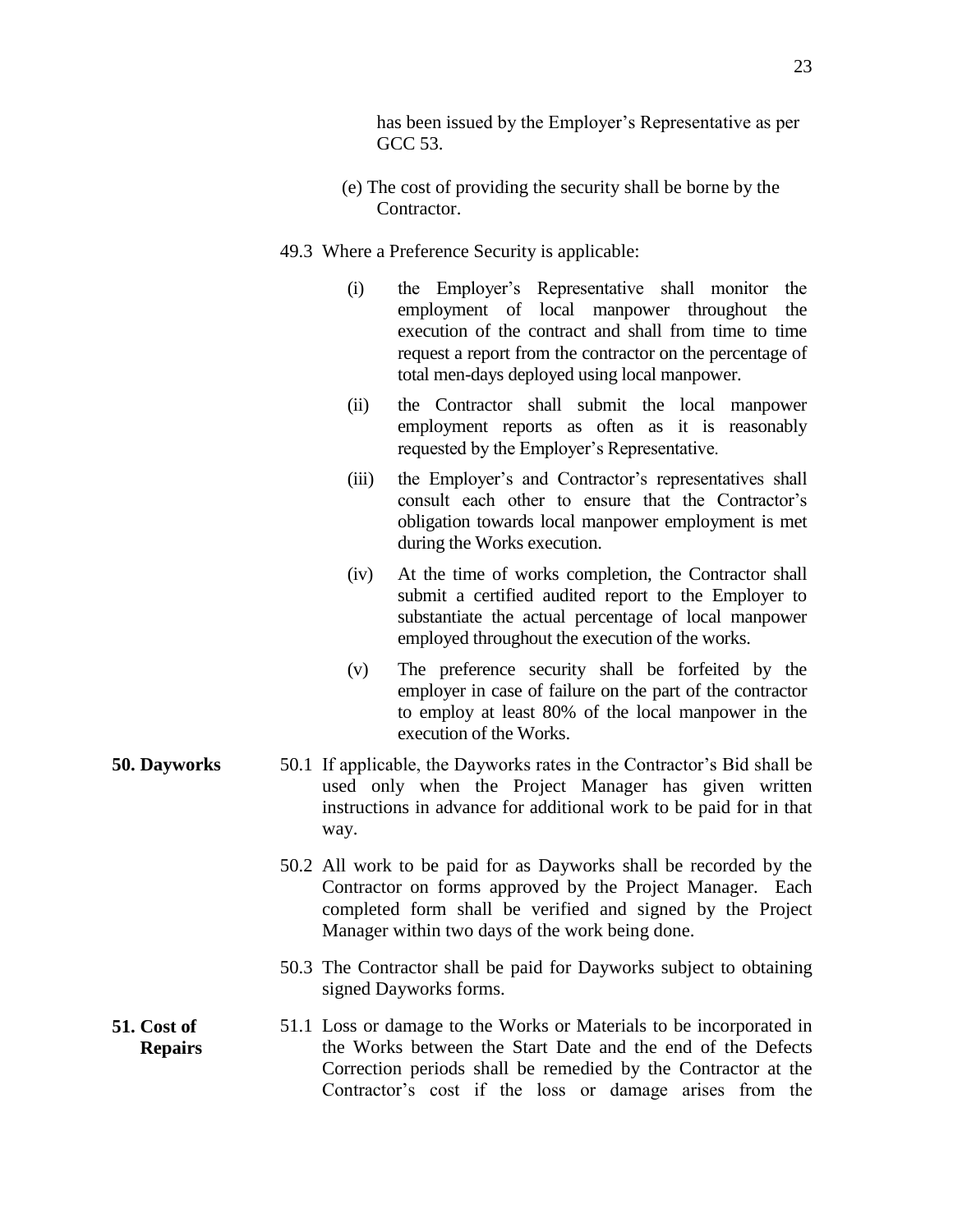Contractor's acts or omissions.

- **52. Labour Clause** 52.1 (a) The rates of remuneration and other conditions of work of the employees of the Contractor shall not be less favourable than those established for work of the same character in the trade concerned-
	- (i) by collective agreement applying to a substantial proportion of the workers and employers in the trade concerned;
	- (ii) by arbitration awards; or

(iii) by submitting a written undertaking as contemplated in section 138(2) of the Labour Act, 2007

 (b) Where remuneration and conditions of work are not regulated in a manner referred to at (a) above, the rates of the remuneration and other conditions of work shall be not less favourable than the general level observed in the trade in which the contractor is engaged by employers whose general circumstances are similar.

52.2 No Contractor shall be entitled to any payment in respect of work performed in the execution of the contract unless he has, together with his claim for payment, filed a certificate:

(a) stating the rates of remuneration and hours of work of the various categories of employees employed in the execution of the contracts;

(b) stating whether any remuneration payable in respect of work done is due;

(c) containing such other information as the Chief Executive Officer of the Public Entity administering the contract may require to satisfy himself that the provisions under this clause have been complied with.

- 52.3 Where the Chief Executive Officer of the Public Entity administering the contract is satisfied that remuneration is still due to an employee employed under this contract at the time the claim for payment is filed under subsection *[Insert number]*, he may, unless the remuneration is sooner paid by the Contractor, arrange for the payment of the remuneration out of the money payable under this contract.
- 52.4 Every Contractor shall display a copy of this clause of the contract at the place at which the work required by the contract is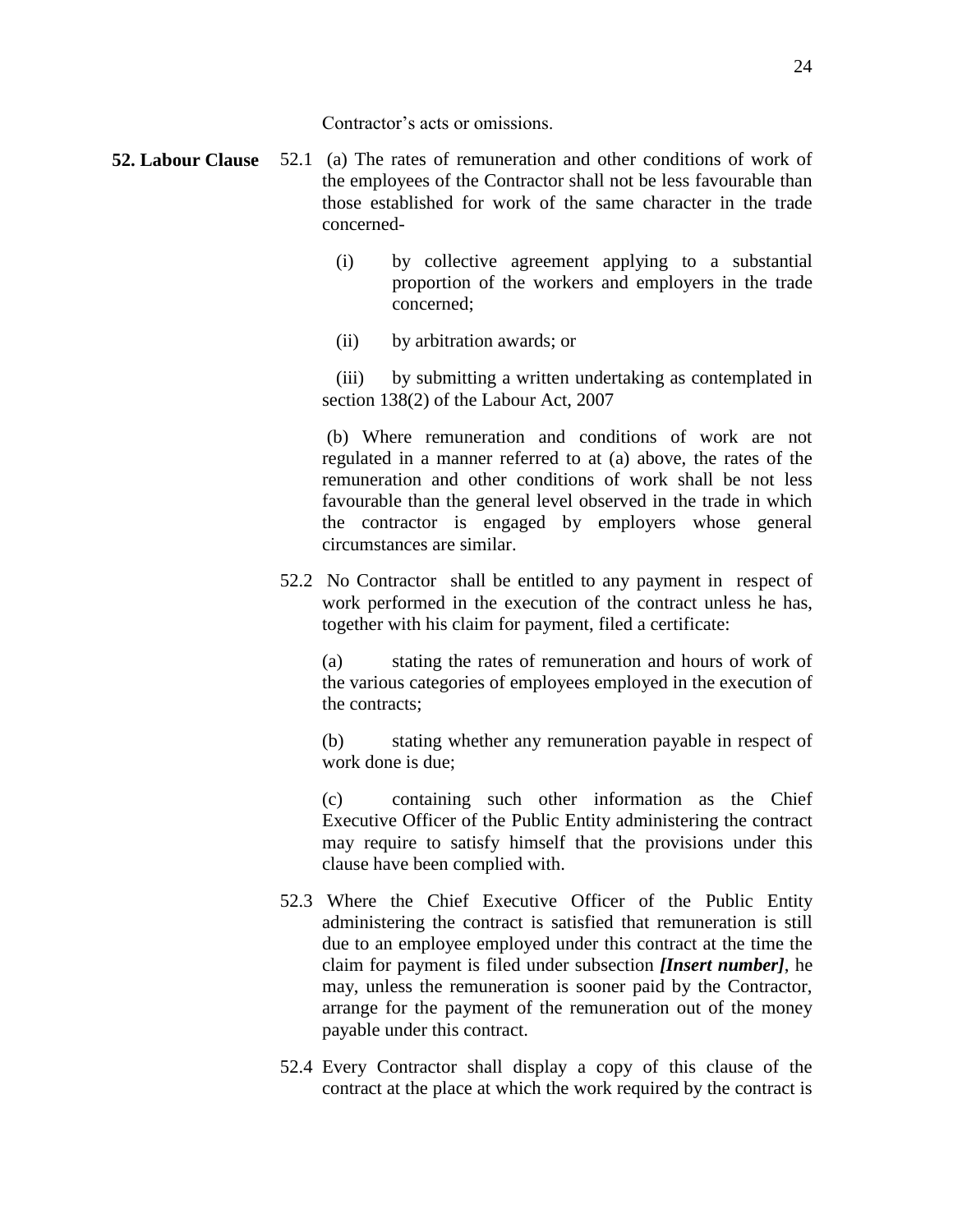performed.

#### **E. Finishing the Contract**

- **53. Completion** 53.1 The Contractor shall request the Project Manager to issue a Certificate of Completion of the Works, and the Project Manager shall do so upon deciding that the whole of the Works is completed.
- **54. Taking Over** 54.1 The Employer shall take over the Site and the Works within seven days of the Project Manager's issuing a certificate of Completion.
- **55. Final Account** 55.1 The Contractor shall supply the Project Manager with a detailed account of the total amount that the Contractor considers payable under the Contract before the end of the Defects Liability Period. The Project Manager shall issue a Defects Liability Certificate and certify any final payment that is due to the Contractor within 56 days of receiving the Contractor's account if it is correct and complete. If it is not, the Project Manager shall issue within 56 days a schedule that states the scope of the corrections or additions that are necessary. If the Final Account is still unsatisfactory after it has been resubmitted, the Project Manager shall decide on the amount payable to the Contractor and issue a payment certificate.

#### **56. Operating and Maintenance Manuals** 56.1 If "as built" Drawings and/or operating and maintenance manuals are required, the Contractor shall supply them by the dates **stated in the SCC.**

- 56.2 If the Contractor does not supply the Drawings and/or manuals by the dates **stated in the SCC** pursuant to GCC Sub-Clause 55.1**,** or they do not receive the Project Manager's approval, the Project Manager shall withhold the amount **stated in the SCC** from payments due to the Contractor.
- **57. Termination** 57.1 The Employer or the Contractor may terminate the Contract if the other party causes a fundamental breach of the Contract.
	- 57.2 Fundamental breaches of Contract shall include, but shall not be limited to, the following:
		- (a) the Contractor stops work for 28 days when no stoppage of work is shown on the current Program and the stoppage has not been authorized by the Project Manager;
		- (b) the Project Manager instructs the Contractor to delay the progress of the Works, and the instruction is not withdrawn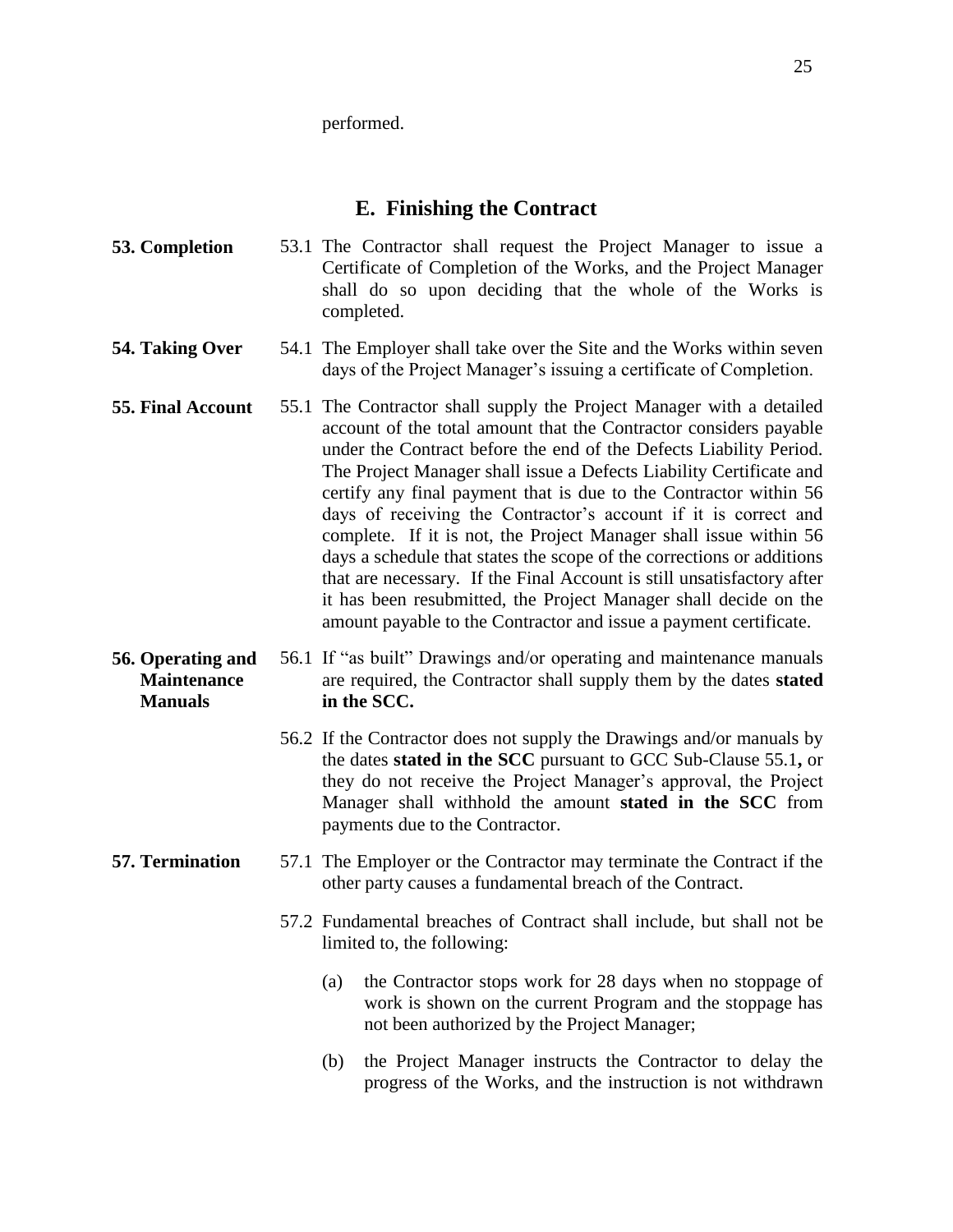within 28 days;

- (c) the Employer or the Contractor is made bankrupt or goes into liquidation other than for a reconstruction or amalgamation;
- (d) a payment certified by the Project Manager is not paid by the Employer to the Contractor within 84 days of the date of the Project Manager's certificate;
- (e) the Project Manager gives Notice that failure to correct a particular Defect is a fundamental breach of Contract and the Contractor fails to correct it within a reasonable period of time determined by the Project Manager;
- (f) the Contractor does not maintain a Security, which is required;
- (g) the Contractor has delayed the completion of the Works by the number of days for which the maximum amount of liquidated damages can be paid, as **defined in the SCC**; or
- (h) if the Contractor, in the judgment of the Employer, has engaged in corrupt or fraudulent practices in competing for or in executing the Contract, pursuant to GCC Clause 57.1.
- 57.3 When either party to the Contract gives notice of a breach of Contract to the Project Manager for a cause other than those listed under GCC Sub-Clause 56.2 above, the Project Manager shall decide whether the breach is fundamental or not.
- 57.4 Notwithstanding the above, the Employer may terminate the Contract for convenience.
- 57.5 If the Contract is terminated, the Contractor shall stop work immediately, make the Site safe and secure, and leave the Site as soon as reasonably possible.
- **58. Fraud and Corruption** 58.1 If the Employer determines that the Contractor has engaged in corrupt, fraudulent, collusive, coercive or obstructive practices, in competing for or in executing the Contract, then the Employer may, after giving 14 days notice to the Contractor, terminate the Contractor's employment under the Contract and expel him from the Site, and the provisions of Clause 57 shall apply as if such expulsion had been made under Sub-Clause 57.5 [Termination by Employer].
	- 58.2 Should any employee of the Contractor be determined to have engaged in corrupt, fraudulent, collusive, coercive, or obstructive practice during the execution of the Works, then that employee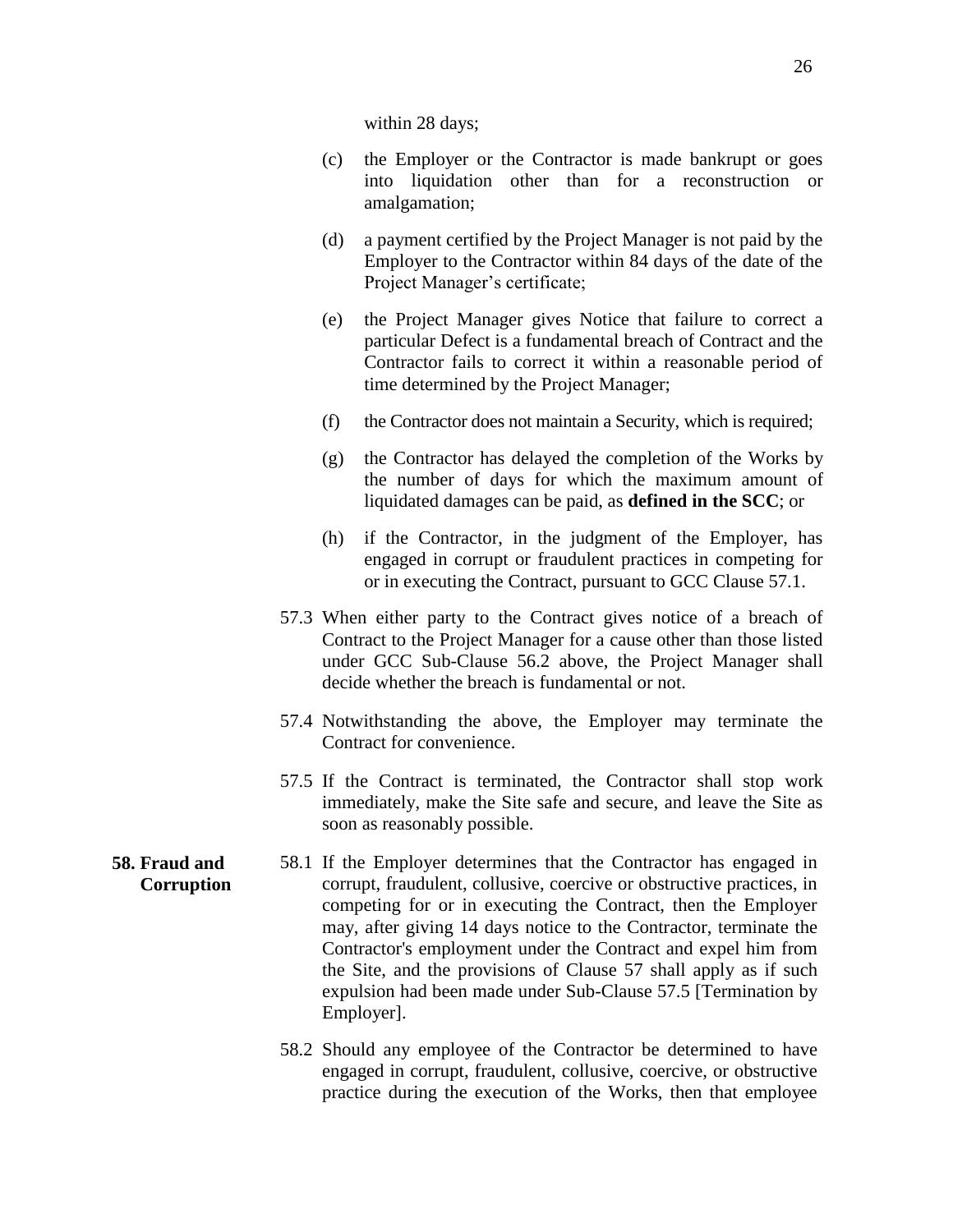shall be removed in accordance with Clause 9.

- 58.3 For the purposes of this Sub-Clause:
	- (i) "corrupt practice" is the offering, giving, receiving or soliciting, directly or indirectly, of anything of value to influence improperly the actions of another party;
	- (ii) "fraudulent practice" is any act or omission, including a misrepresentation, that knowingly or recklessly misleads, or attempts to mislead, a party to obtain a financial or other benefit or to avoid an obligation;
	- (iii) "collusive practice" is an arrangement between two or more parties designed to achieve an improper purpose, including to influence improperly the actions of another party;
	- (iv) "coercive practice" is impairing or harming, or threatening to impair or harm, directly or indirectly, any party or the property of the party to influence improperly the actions of a party;
	- (v) "obstructive practice" is
		- (a) deliberately destroying, falsifying, altering or concealing of evidence material to the investigation or making false statements to investigators in order to materially impede an investigation into allegations of a corrupt, fraudulent, coercive or collusive practice; and/or threatening, harassing or intimidating any party to prevent it from disclosing its knowledge of matters relevant to the investigation or from pursuing the investigation; or
		- (b) acts intended to materially impede the exercise of an inspection and audit rights provided for under Sub-Clause 22.2.
- **59. Payment upon Termination** 59.1 If the Contract is terminated because of a fundamental breach of Contract by the Contractor, the Project Manager shall issue a certificate for the value of the work done and Materials ordered less advance payments received up to the date of the issue of the certificate and less the percentage to apply to the value of the work not completed, as **indicated in the SCC.** Additional Liquidated Damages shall not apply. If the total amount due to the Employer exceeds any payment due to the Contractor, the difference shall be a debt payable to the Employer.
	- 59.2 If the Contract is terminated for the Employer's convenience or because of a fundamental breach of Contract by the Employer, the Project Manager shall issue a certificate for the value of the work